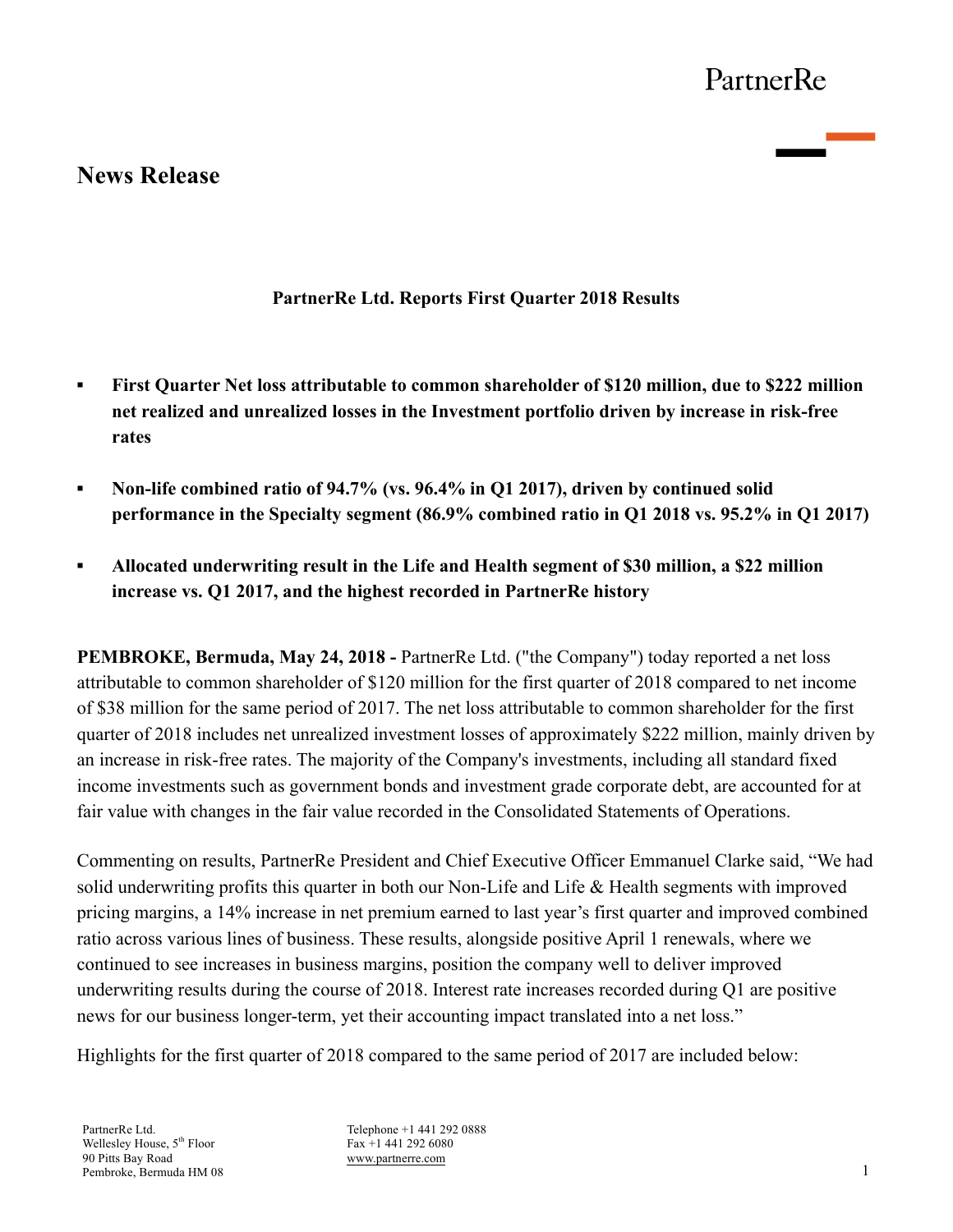# **News Release**

## **Non-Life:**

- Non-life net premiums written for the first quarter of 2018 were up 14% compared to the same period of 2017, primarily driven by the P&C segment.
- The Non-life combined ratio was 94.7% for the first quarter of 2018 compared to 96.4% for the first quarter of 2017. The Non-life combined ratio continued to benefit from net favorable prior years' reserve development of \$41 million (5.0 points) for the first quarter of 2018 compared to \$86 million (11.3 points) for the same period of 2017, with both the Specialty and P&C segments experiencing net favorable development.
- P&C combined ratio was 100.4% for the first quarter of 2018 compared to 97.5% for the same period of 2017, primarily due to adverse prior year development related to a number of mid-sized losses, attritional losses in North America and a higher acquisition cost ratio.
- Specialty combined ratio was 86.9% for the first quarter of 2018 compared to 95.2% for the same period of 2017, due to the absence of mid-sized losses and a low level of attritional losses, partially offset by a higher acquisition cost ratio.

## **Life and Health:**

- Life and Health net premiums written were up 28% in the first quarter of 2018, primarily driven by the addition of Aurigen premiums of \$36 million (or 12% of the increase in net premiums written) in the first quarter of 2018 following its acquisition in the second quarter of 2017, organic growth in life business and the positive impact of foreign exchange.
- Allocated underwriting result was \$30 million in the first quarter of 2018 compared to \$8 million in the same period of 2017, with improved underwriting results in both life (\$29 million compared to a \$15 million gain in the first quarter of 2017) and health (\$1 million gain compared to a \$7 million loss in the first quarter of 2017). Allocated underwriting result in the first quarter of 2018 was the highest recorded in the Life and Health segment in PartnerRe history.

### **Investments:**

▪ Net investment total return in the first quarter of 2018 was a loss of \$102 million, or (0.6)%, and included net realized and unrealized investment losses of \$222 million, partially offset by net investment income of \$103 million and interest in earnings of equity method investments of \$17

PartnerRe Ltd. Wellesley House,  $5^{\text{th}}$  Floor 90 Pitts Bay Road Pembroke, Bermuda HM 08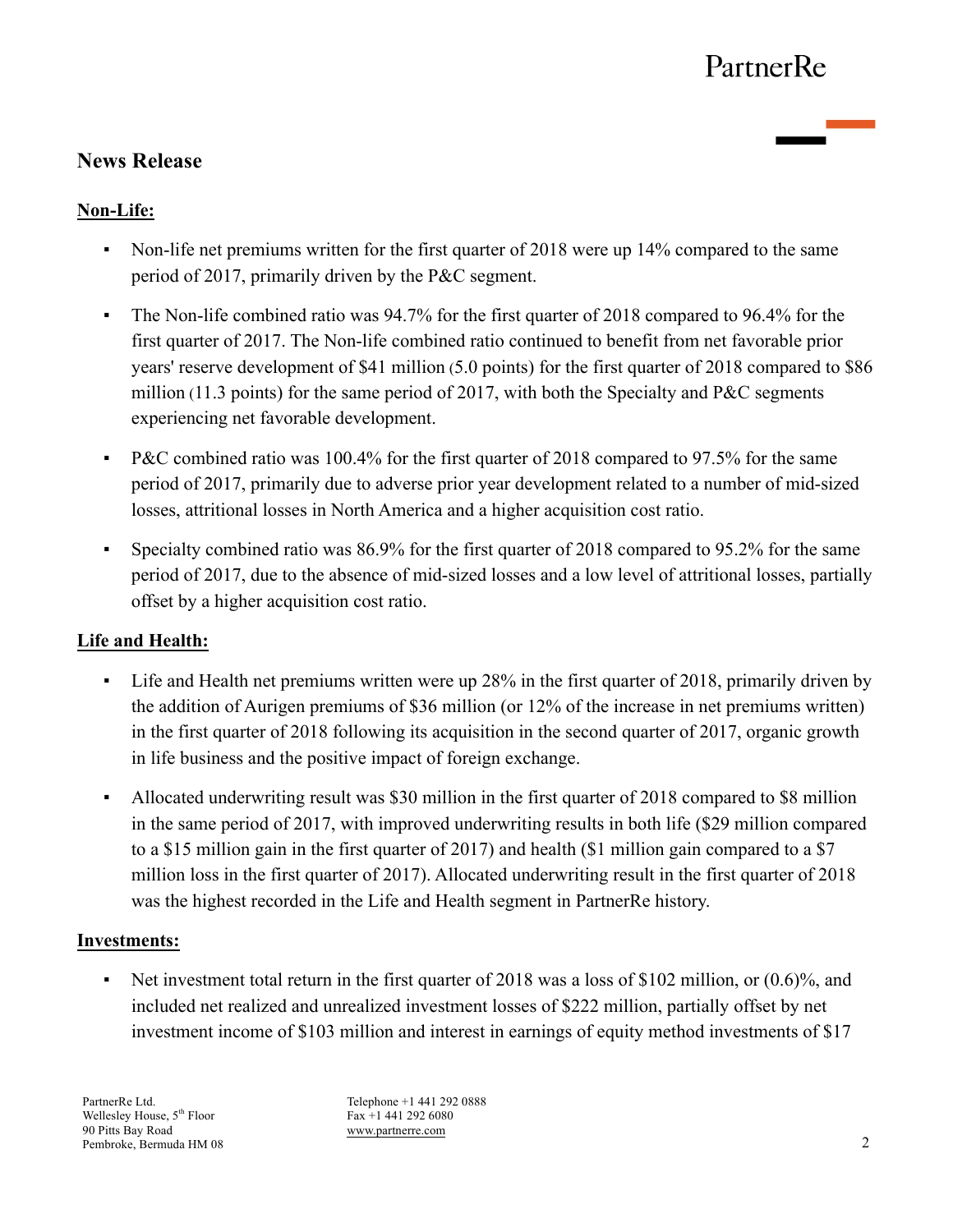# **News Release**

million. This compares to a positive total return of \$130 million, or 0.8%, for the first quarter of 2017, which included net realized and unrealized investment gains of \$23 million, net investment income of \$99 million and interest in earnings of equity method investments of \$8 million.

- Net investment income for the first quarter of 2018 was up \$4 million, or 4%, compared to the same period of 2017, mainly due to higher reinvestment rates and certain asset allocation changes in the fixed income portfolio.
- Net realized and unrealized investment losses of \$222 million in the first quarter of 2018 were driven by a significant increase in risk-free rates (approximately \$180 million, mainly in the U.S.), coupled with a widening of credit spreads in U.S. and Europe (approximately \$50 million). Financial assets (mainly alternative credit, public and private equity) and real estate reported a \$25 million gain for the quarter. The Company reported a net realized and unrealized investment gains of \$23 million in the first quarter of 2017 driven by mark-to-market gains mostly generated by a narrowing of corporate spreads and a decrease in U.S. risk-free rates at the longer end of the curve.
- Reinvestment rates are currently 3.2%, compared to the Company's fixed income investment portfolio yield of 2.7%.

### **Other Income Statement Items:**

- Other expenses of \$87 million in the first quarter of 2018 were down \$3 million (3.2%), or \$8 million (8.7%) excluding the impact of foreign exchange, compared to the same period of 2017. This decrease in other expenses was primarily due to lower personnel costs, partially offset by the inclusion of Aurigen expenses of \$3 million in the first quarter of 2018. Excluding Aurigen expenses and the impact of foreign exchange, other expenses were down \$11 million or 12.2% compared to the first quarter of 2017.
- Interest expense of \$11 million and preferred dividends of \$12 million in the first quarter of 2018 were comparable to the first quarter of 2017.
- Income tax benefit was \$15 million on pre-tax losses of \$123 million in the first quarter of 2018 compared to income tax expense of \$1 million on pre-tax income of \$51 million for the same period of 2017.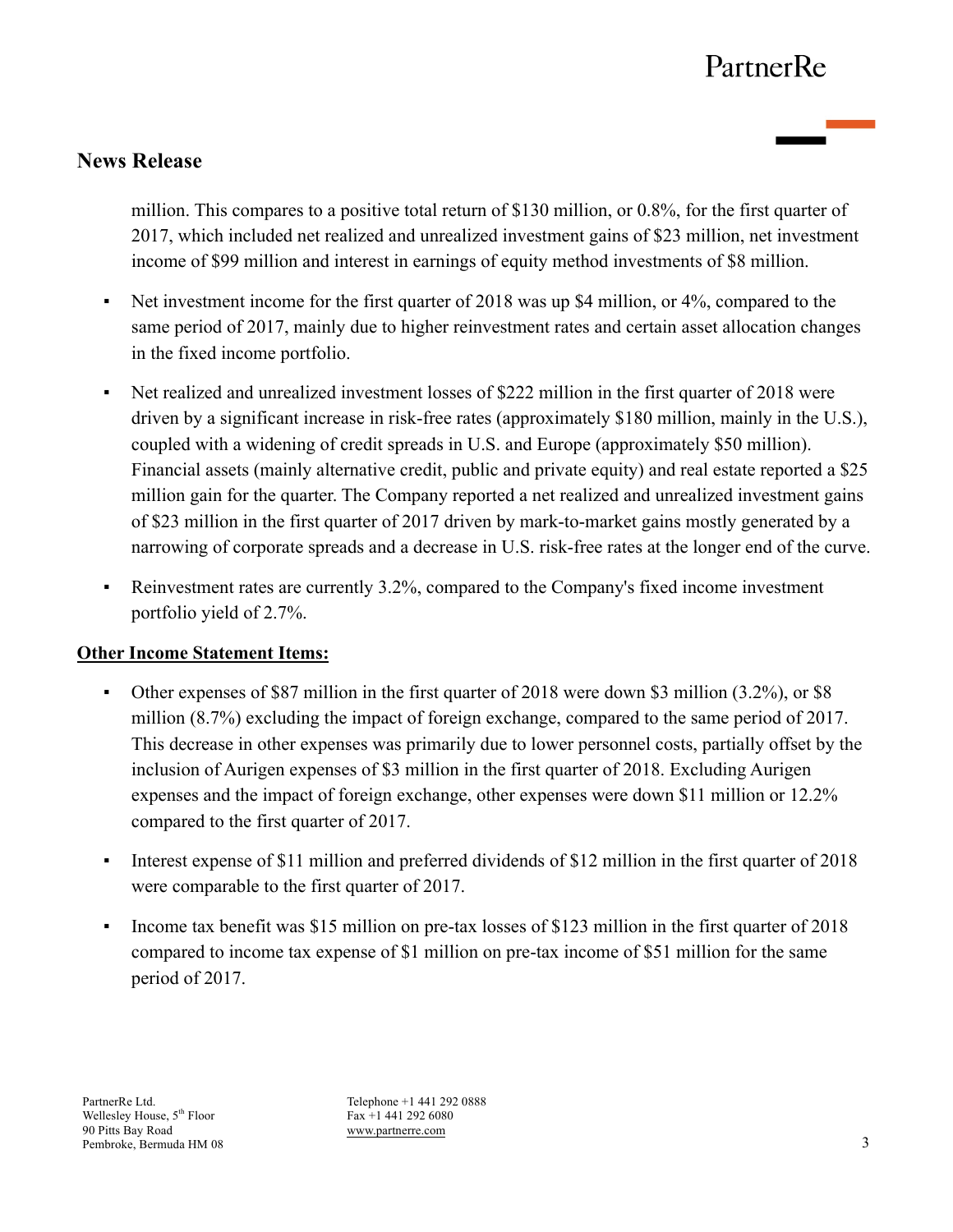# **News Release**

## **Balance Sheet and Capitalization:**

- Total investments, funds held–directly managed and cash and cash equivalents were \$17.0 billion at March 31, 2018, up 0.1% compared to December 31, 2017.
- Cash and cash equivalents and fixed maturities, which are government issued or investment grade fixed income securities, were \$13.9 billion at March 31, 2018, representing 84% of the total of cash and cash equivalents and total investments.
- The average credit rating was A and expected average duration of the fixed income portfolio was 4.8 years, matching the average duration of the Company's liabilities, at March 31, 2018.
- Dividends declared to common shareholders in the first quarter of 2018 were \$48 million.
- Total capital was \$8.0 billion at March 31, 2018, down 1.9% compared to December 31, 2017, primarily due to the net loss for the first quarter of 2018.
- Common shareholder's equity (or book value) of \$5.9 billion and tangible book value of \$5.3 billion at March 31, 2018 were down 3.0% and 3.3%, respectively, compared to December 31, 2017, primarily due to net loss attributable to common shareholder and dividends on common shares.
- Book value at March 31, 2018, excluding dividends on common shares, was down  $(2.2)$ % compared to December 31, 2017.

### **Cash Flows:**

- Cash used in operating activities was \$36 million in the first quarter of 2018 compared to \$1 million in the same period of 2017. The cash outflow in the first quarter of 2018 was primarily driven by losses paid with respect to large loss events in 2017.
- Cash used in investing activities was \$31 million in the first quarter of 2018 compared to cash provided by investing activities of \$86 million in the same period in 2017. The cash outflows in the first quarter of 2018 primarily reflect purchases of equities and short-term investments exceeding sales and redemptions of fixed maturity securities.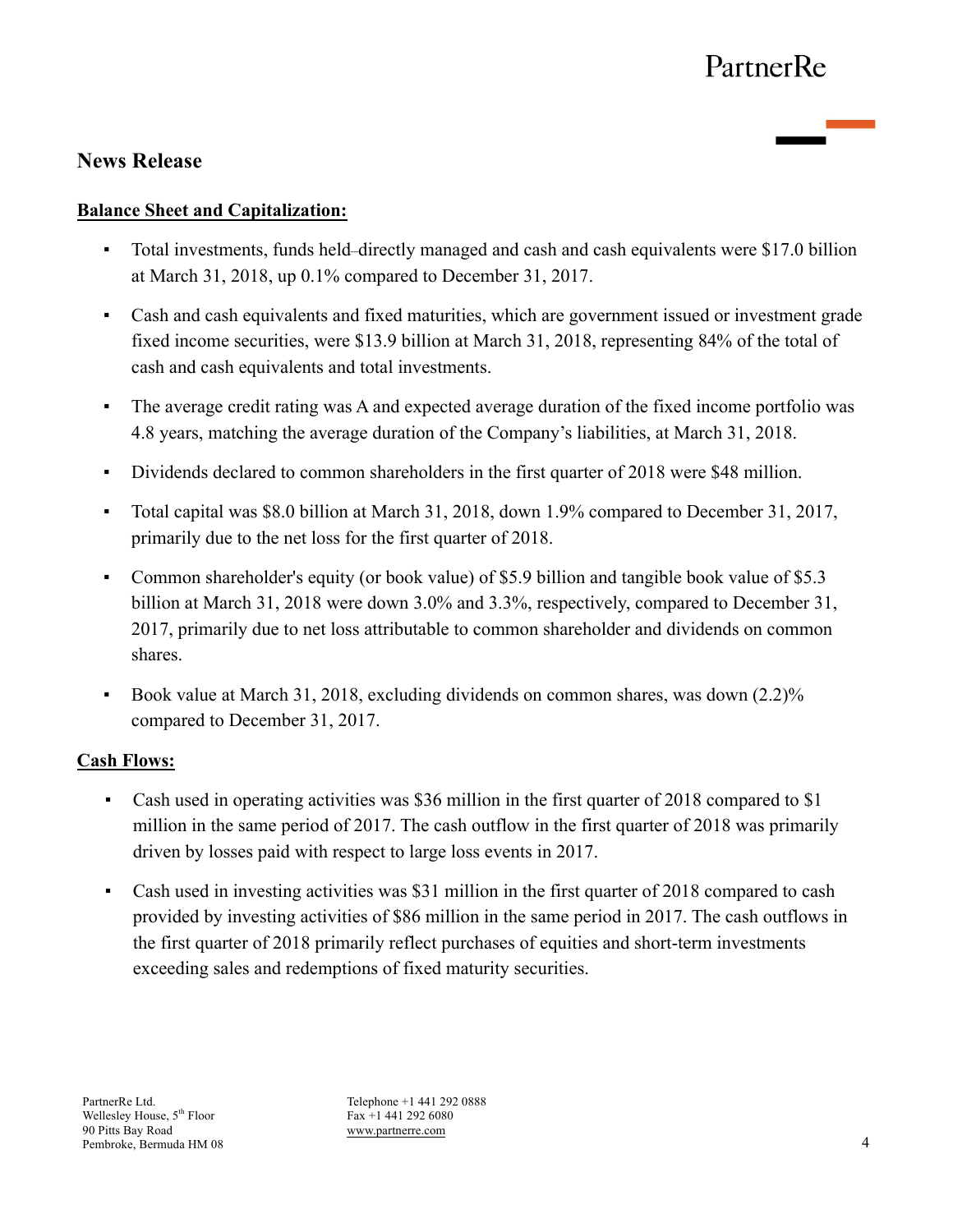# **News Release**

▪ Cash used in financing activities was \$59 million in the first quarter of 2018 driven by dividends paid to common and preferred shareholders compared to \$12 million in the same period in 2017 for dividends paid only to preferred shareholders.

 $\mathcal{L}=\{1,2,3,4,5\}$ 

**PartnerRe Ltd. is a leading global reinsurer that helps insurance companies reduce their earnings volatility, strengthen their capital and grow their businesses through reinsurance solutions. Risks are underwritten on a worldwide basis through the Company's three segments: P&C, Specialty, and Life and Health. For the year ended December 31, 2017, total revenues were \$5.7 billion. At March 31, 2018, total assets were \$23.5 billion, total capital was \$8.0 billion and total shareholders' equity was \$6.6 billion. PartnerRe enjoys strong financial strength ratings as follows: A.M. Best A / Moody's A1 / Standard & Poor's A+.**

#### *PartnerRe on the Internet:* www.partnerre.com

**Forward-looking statements contained in this press release are based on the Company's assumptions and expectations concerning future events and financial performance and are made pursuant to the safe harbor provisions of the Private Securities Litigation Reform Act of 1995. Such statements are subject to significant business, economic and competitive risks and uncertainties that could cause actual results to differ materially from those reflected in the forward-looking statements. PartnerRe's forward-looking statements could be affected by numerous foreseeable and unforeseeable events and developments such as exposure to catastrophe or other large property and casualty losses, credit, interest, currency and other risks associated with the Company's investment portfolio, adequacy of reserves, levels and pricing of new and renewal business achieved, changes in accounting policies, risks associated with implementing business strategies, and other factors identified in the Company's reports filed or furnished with the Securities and Exchange Commission. In light of the significant uncertainties inherent in the forward-looking information contained herein, readers are cautioned not to place undue reliance on these forward-looking statements, which speak only as of the dates on which they are made. The Company disclaims any obligation to publicly update or revise any forward-looking information or statements.**

PartnerRe Ltd. Wellesley House, 5<sup>th</sup> Floor 90 Pitts Bay Road Pembroke, Bermuda HM 08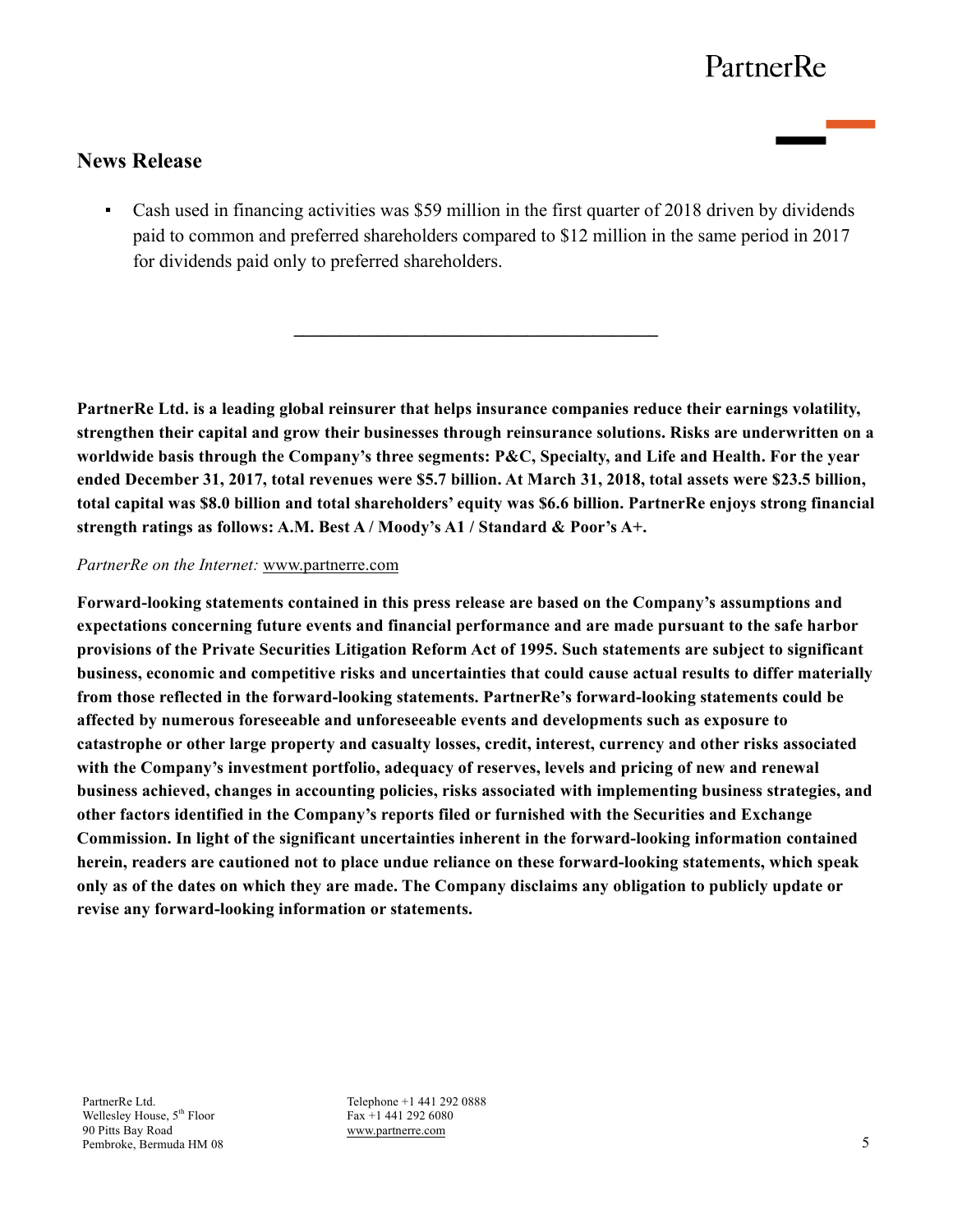# **News Release**

## **Contacts: PartnerRe Ltd.**

(441) 292-0888 Investor Contact: Ryan Lipschutz Media Contact: Celia Powell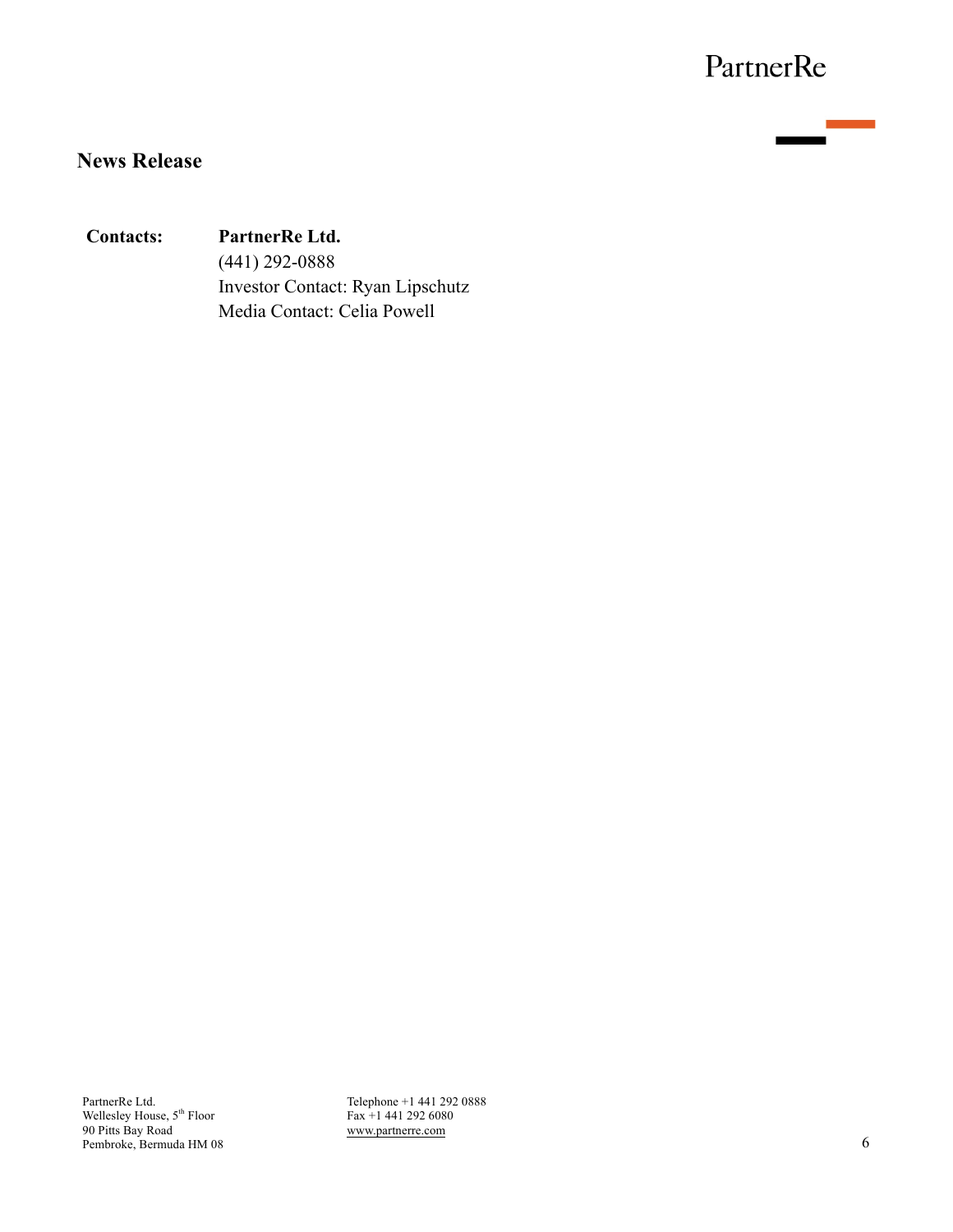# **PartnerRe Ltd. Consolidated Statements of Operations and Comprehensive (Loss) Income (1)**

#### (Expressed in thousands of U.S. dollars)

#### (Unaudited)

|                                                                                  | For the three months ended |                 |                 |            |  |
|----------------------------------------------------------------------------------|----------------------------|-----------------|-----------------|------------|--|
|                                                                                  |                            | March 31, 2018  | March 31, 2017  |            |  |
| <b>Revenues</b>                                                                  |                            |                 |                 |            |  |
| Gross premiums written                                                           | S                          | 1,804,841       | 1,502,668<br>-S |            |  |
| Net premiums written                                                             | \$                         | 1.581.652 \$    | 1.352.100       |            |  |
| Increase in unearned premiums                                                    |                            | (377, 624)      |                 | (299, 123) |  |
| Net premiums earned                                                              |                            | 1.204.028       | 1,052,977       |            |  |
| Net investment income                                                            |                            | 102,399         |                 | 98,570     |  |
| Net realized and unrealized investment (losses) gains                            |                            | (222, 560)      |                 | 22,868     |  |
| Other income                                                                     |                            | 5,180           |                 | 3,409      |  |
| <b>Total revenues</b>                                                            |                            | 1,089,047       |                 | 1,177,824  |  |
| <b>Expenses</b>                                                                  |                            |                 |                 |            |  |
| Losses and loss expenses                                                         |                            | 828,895         |                 | 767,149    |  |
| Acquisition costs                                                                |                            | 283,621         |                 | 224,700    |  |
| Other expenses $(2)$                                                             |                            | 86,732          |                 | 89,643     |  |
| Interest expense                                                                 |                            | 10,747          |                 | 10,253     |  |
| Amortization of intangible assets                                                |                            | 5,902           |                 | 5,704      |  |
| Net foreign exchange losses                                                      |                            | 13,831          |                 | 37,651     |  |
| <b>Total expenses</b>                                                            |                            | 1,229,728       | 1.135.100       |            |  |
| (Loss) income before taxes and interest in earnings of equity method investments |                            | (140, 681)      |                 | 42,724     |  |
| Income tax (benefit) expense                                                     |                            | (15,072)        |                 | 1,287      |  |
| Interest in earnings of equity method investments                                |                            | 17,463          |                 | 8,366      |  |
| Net (loss) income                                                                |                            | (108.146)       |                 | 49.803     |  |
| Preferred dividends                                                              |                            | 11,604          |                 | 11,604     |  |
| Net (loss) income attributable to common shareholder                             | \$                         | $(119,750)$ \$  |                 | 38,199     |  |
| Comprehensive (loss) income                                                      | \$                         | $(124, 440)$ \$ |                 | 35,455     |  |

*(1) On March 18, 2016, Exor N.V. acquired 100% of the Company's common shares. As such, per share data is no longer meaningful and has been excluded. PartnerRe common shares are no longer traded on the NYSE.*

*(2) Other expenses for the three months ended March 31, 2018 and 2017 include \$9 million and \$8 million, respectively, of reorganization related costs. Following the acquisition of Aurigen on April 2, 2017, other expenses for the three months ended March 31, 2018 also include Aurigen's expenses of \$3 million.*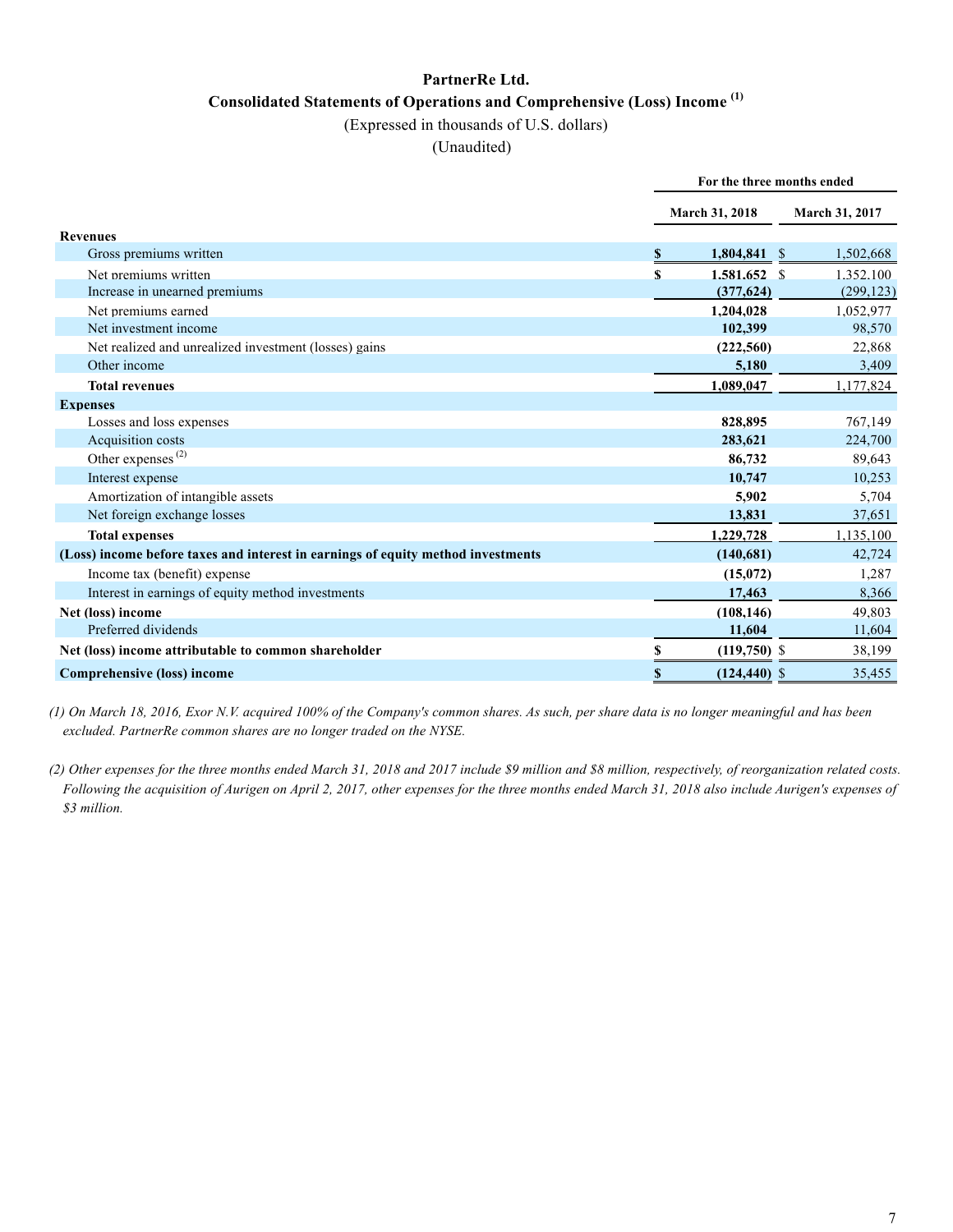## **PartnerRe Ltd. Consolidated Balance Sheets**

## (Expressed in thousands of U.S. dollars, except parenthetical share data)

|                                                                                                                           | March 31, 2018       | December 31, 2017 |
|---------------------------------------------------------------------------------------------------------------------------|----------------------|-------------------|
| <b>Assets</b>                                                                                                             |                      |                   |
| Investments:                                                                                                              |                      |                   |
| Fixed maturities, at fair value                                                                                           | \$<br>12,582,789 \$  | 12,654,859        |
| Short-term investments, at fair value                                                                                     | 40,244               | 4,400             |
| Equities, at fair value                                                                                                   | 690,545              | 638,596           |
| Investments in real estate                                                                                                | 83,098               | 83,098            |
| Other invested assets                                                                                                     | 1,492,379            | 1,385,258         |
| <b>Total investments</b>                                                                                                  | 14,889,055           | 14,766,211        |
| Funds held-directly managed                                                                                               | 437,419              | 424,765           |
| Cash and cash equivalents                                                                                                 | 1,655,126            | 1,772,012         |
| Accrued investment income                                                                                                 | 115,986              | 120,805           |
| Reinsurance balances receivable                                                                                           | 3,085,162            | 2,724,844         |
| Reinsurance recoverable on paid and unpaid losses                                                                         | 836,146              | 828,807           |
| Funds held by reinsured companies                                                                                         | 870,274              | 801,451           |
| Deferred acquisition costs                                                                                                | 753,984              | 672,307           |
| Deposit assets                                                                                                            | 79,939               | 78,542            |
| Net tax assets                                                                                                            | 134,163              | 133,169           |
| Goodwill                                                                                                                  | 456,380              | 456,380           |
| Intangible assets                                                                                                         | 154,333              | 160,234           |
| Other assets                                                                                                              | 45,924               | 41,237            |
| <b>Total assets</b>                                                                                                       | \$<br>23,513,891 \$  | 22,980,764        |
|                                                                                                                           |                      |                   |
| <b>Liabilities</b>                                                                                                        |                      |                   |
| Non-life reserves                                                                                                         | \$<br>$9,613,443$ \$ | 9,710,457         |
| Life and health reserves                                                                                                  | 2,571,678            | 2,490,474         |
| Unearned premiums                                                                                                         | 2,334,642            | 1,818,999         |
| Other reinsurance balances payable                                                                                        | 326,973              | 292,077           |
| Deposit liabilities                                                                                                       | 10,185               | 10,864            |
| Net tax liabilities                                                                                                       | 127,668              | 154,947           |
| Accounts payable, accrued expenses and other                                                                              | 484,015              | 302,021           |
| Debt related to senior notes                                                                                              | 1,413,064            | 1,384,824         |
| Debt related to capital efficient notes                                                                                   | 70,989               | 70,989            |
| <b>Total liabilities</b>                                                                                                  | 16,952,657           | 16,235,652        |
| <b>Shareholders' Equity</b>                                                                                               |                      |                   |
| Common shares (par value \$0.00000001; issued: 100,000,000 shares)                                                        |                      |                   |
| Preferred shares (par value \$1.00; issued and outstanding: 28,169,062 shares; aggregate<br>liquidation value: \$704,227) | 28,169               | 28,169            |
| Additional paid-in capital                                                                                                | 2,396,530            | 2,396,530         |
| Accumulated other comprehensive loss                                                                                      | (106, 575)           | (90, 281)         |
| Retained earnings                                                                                                         | 4,243,110            | 4,410,694         |
| Total shareholders' equity                                                                                                | 6,561,234            | 6,745,112         |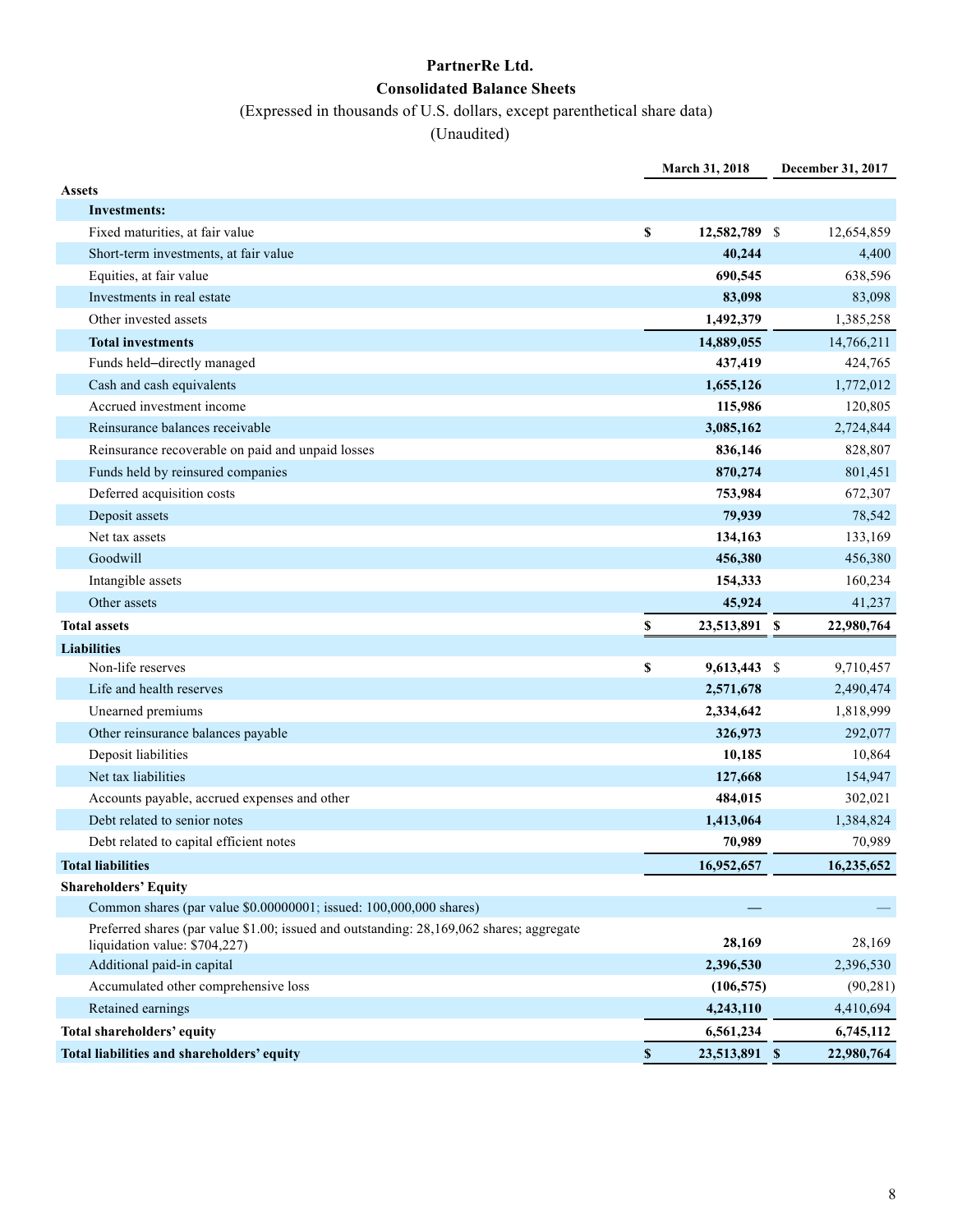## **PartnerRe Ltd. Condensed Consolidated Statements of Cash Flows** (Expressed in thousands of U.S. dollars)

|                                                     | For the three months ended |               |  |                |  |  |  |
|-----------------------------------------------------|----------------------------|---------------|--|----------------|--|--|--|
|                                                     | <b>March 31, 2018</b>      |               |  | March 31, 2017 |  |  |  |
| Net cash used in operating activities               | S                          | $(35,682)$ \$ |  | (893)          |  |  |  |
| Net cash (used in) provided by investing activities |                            | (31, 141)     |  | 85,515         |  |  |  |
| Net cash used in financing activities               |                            | (59, 439)     |  | (11,603)       |  |  |  |
| Effect of foreign exchange rate changes on cash     |                            | 9,376         |  | 5,143          |  |  |  |
| (Decrease) increase in cash and cash equivalents    |                            | (116, 886)    |  | 78,162         |  |  |  |
| Cash and cash equivalents - beginning of period     |                            | 1,772,012     |  | 1,773,328      |  |  |  |
| Cash and cash equivalents - end of period           |                            | 1,655,126     |  | 1,851,490      |  |  |  |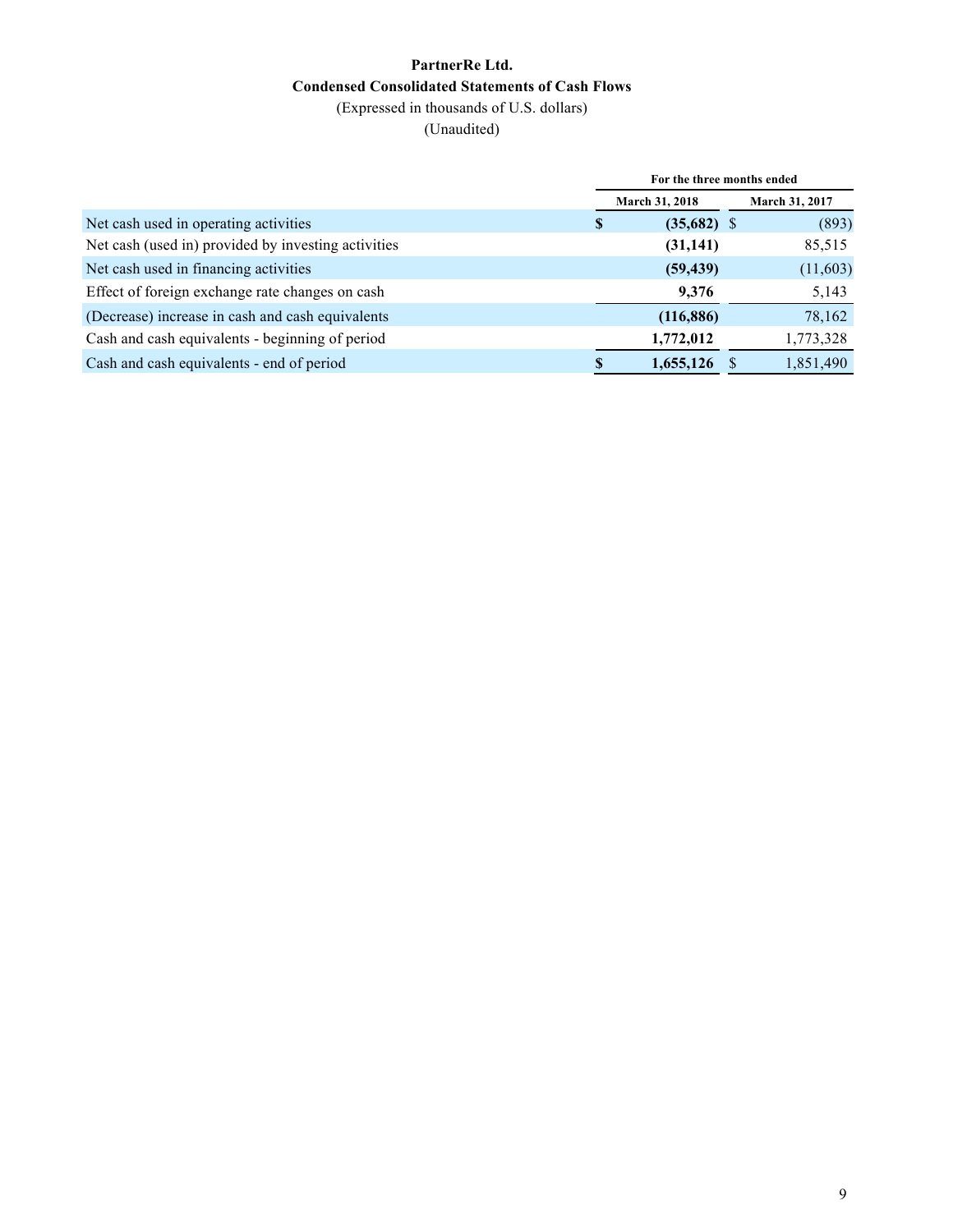### **PartnerRe Ltd. Consolidated Statements of Comprehensive (Loss) Income** (Expressed in thousands of U.S. dollars)

|                                                                     | For the three months ended |                 |  |                       |  |  |  |
|---------------------------------------------------------------------|----------------------------|-----------------|--|-----------------------|--|--|--|
|                                                                     | <b>March 31, 2018</b>      |                 |  | <b>March 31, 2017</b> |  |  |  |
| Net (loss) income                                                   | \$                         | $(108, 146)$ \$ |  | 49,803                |  |  |  |
| Change in currency translation adjustment                           |                            | (14, 974)       |  | (13, 367)             |  |  |  |
| Change in net unrealized gains or losses on investments, net of tax |                            | (75)            |  | (77)                  |  |  |  |
| Change in unfunded pension obligation, net of tax                   |                            | (1,245)         |  | (904)                 |  |  |  |
| Comprehensive (loss) income                                         | <b>S</b>                   | (124, 440)      |  | 35,455                |  |  |  |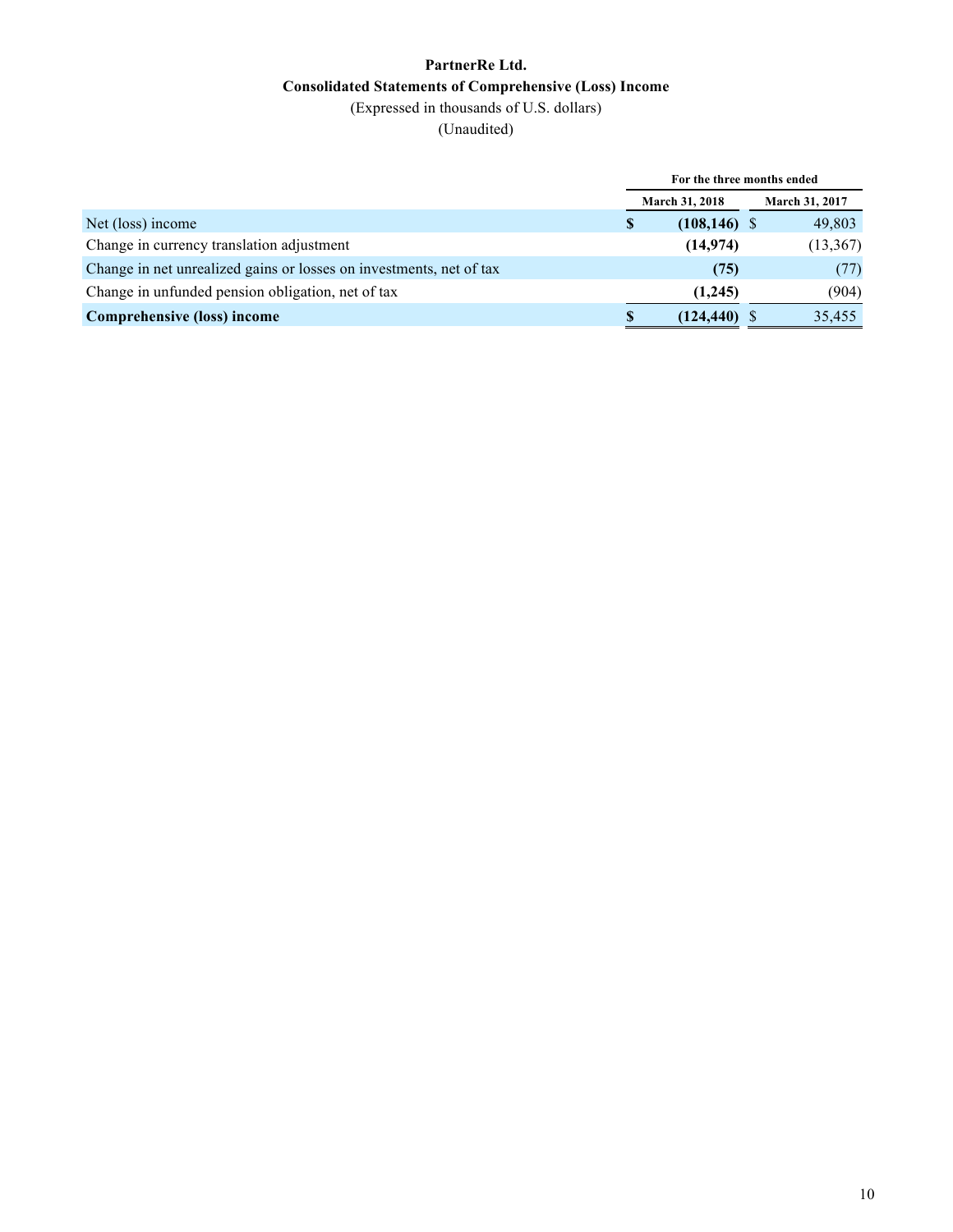#### **PartnerRe Ltd.**

#### **Segment Information**

(Expressed in millions of U.S. dollars, except percentages)

#### (Unaudited)

**For the three months ended March 31, 2018**

|                                                   |              | $P\&C$<br>segment |              | <b>Specialty</b><br>segment |             | <b>Total</b><br>Non-life |              | Life<br>and Health<br>segment |                    | Corporate<br>and Other   |               | <b>Total</b>     |
|---------------------------------------------------|--------------|-------------------|--------------|-----------------------------|-------------|--------------------------|--------------|-------------------------------|--------------------|--------------------------|---------------|------------------|
| Gross premiums written                            | \$           | 895               | $\mathbf S$  | 505                         | \$          | 1.400                    | $\mathbf{s}$ | 405                           | $\mathbf{\hat{s}}$ |                          | -S            | 1,805            |
| Net premiums written                              | \$           | 772               | \$           | 426                         | \$          | 1,198                    | S            | 384 \$                        |                    | $\overline{\phantom{0}}$ | \$.           | 1,582            |
| Increase in unearned premiums                     |              | (293)             |              | (83)                        |             | (376)                    |              | (2)                           |                    |                          |               | (378)            |
| Net premiums earned                               | \$           | 479               | $\mathbf{s}$ | 343                         | $\mathbf S$ | 822                      | $\mathbb{S}$ | 382 \$                        |                    |                          | <sup>\$</sup> | 1,204            |
| Losses and loss expenses                          |              | (324)             |              | (185)                       |             | (509)                    |              | (320)                         |                    |                          |               | (829)            |
| Acquisition costs                                 |              | (138)             |              | (107)                       |             | (245)                    |              | (39)                          |                    |                          |               | (284)            |
| <b>Technical result</b>                           | $\mathbf{s}$ | 17                | S            | 51                          | S           | 68                       | $\mathbf{s}$ | 23                            | S                  | $-$ s                    |               | 91               |
| Other income                                      |              |                   |              |                             |             |                          |              | 4                             |                    |                          |               | 5                |
| Other expenses                                    |              | (19)              |              | (6)                         |             | (25)                     |              | (13)                          |                    | (49)                     |               | (87)             |
| <b>Underwriting result</b>                        | \$           | (2)               | <b>S</b>     | 45                          | $\mathbf S$ | 43                       | $\mathbf{s}$ | 14                            |                    | $n/a$ \$                 |               | $\boldsymbol{9}$ |
| Net investment income                             |              |                   |              |                             |             |                          |              | 16                            |                    | 87                       |               | 103              |
| Allocated underwriting result                     |              |                   |              |                             |             |                          | \$           | 30                            |                    | n/a                      |               | n/a              |
| Net realized and unrealized investment losses     |              |                   |              |                             |             |                          |              |                               |                    | (222)                    |               | (222)            |
| Interest expense                                  |              |                   |              |                             |             |                          |              |                               |                    | (11)                     |               | (11)             |
| Amortization of intangible assets                 |              |                   |              |                             |             |                          |              |                               |                    | (6)                      |               | (6)              |
| Net foreign exchange losses                       |              |                   |              |                             |             |                          |              |                               |                    | (13)                     |               | (13)             |
| Income tax benefit                                |              |                   |              |                             |             |                          |              |                               |                    | 15                       |               | 15               |
| Interest in earnings of equity method investments |              |                   |              |                             |             |                          |              |                               |                    | 17                       |               | 17               |
| <b>Net loss</b>                                   |              |                   |              |                             |             |                          |              |                               |                    | n/a                      |               | (108)            |
| Loss ratio <sup>(1)</sup>                         |              | 67.7%             |              | 53.8%                       |             | 61.9%                    |              |                               |                    |                          |               |                  |
| Acquisition ratio $(2)$                           |              | 28.7              |              | 31.3                        |             | 29.8                     |              |                               |                    |                          |               |                  |
| Technical ratio $^{(3)}$                          |              | 96.4%             |              | 85.1%                       |             | 91.7%                    |              |                               |                    |                          |               |                  |
| Other expense ratio <sup>(4)</sup>                |              | 4.0               |              | 1.8                         |             | 3.0                      |              |                               |                    |                          |               |                  |
| Combined ratio <sup>(5)</sup>                     |              | 100.4%            |              | 86.9%                       |             | 94.7%                    |              |                               |                    |                          |               |                  |

#### **For the three months ended March 31, 2017**

|                                                   |                    | P&C<br>segment |               | <b>Specialty</b><br>segment |             | <b>Total</b><br>Non-life |                    | Life<br>and Health<br>segment | Corporate<br>and Other                         |              | <b>Total</b>   |
|---------------------------------------------------|--------------------|----------------|---------------|-----------------------------|-------------|--------------------------|--------------------|-------------------------------|------------------------------------------------|--------------|----------------|
| Gross premiums written                            | \$                 | 726            | \$            | 468                         | S.          | 1.194                    | \$                 | 309                           | <sup>\$</sup><br>$\overline{\phantom{0}}$      | S            | 1,503          |
| Net premiums written                              | \$                 | 643            | <sup>\$</sup> | 410                         | S           | 1,053                    | <sup>\$</sup>      | 299                           | $\mathbf{\hat{s}}$<br>$\overline{\phantom{0}}$ | S            | 1,352          |
| Increase in unearned premiums                     |                    | (236)          |               | (53)                        |             | (289)                    |                    | (10)                          |                                                |              | (299)          |
| Net premiums earned                               | $\mathbf{\hat{s}}$ | 407            | $\mathbf S$   | 357                         | $\mathbf S$ | 764                      | $\mathbf{\hat{s}}$ | 289                           | $\mathcal{S}$<br>$\qquad \qquad$               | -S           | 1,053          |
| Losses and loss expenses                          |                    | (287)          |               | (228)                       |             | (515)                    |                    | (252)                         |                                                |              | (767)          |
| Acquisition costs                                 |                    | (90)           |               | (103)                       |             | (193)                    |                    | (32)                          |                                                |              | (225)          |
| <b>Technical result</b>                           | S.                 | 30             | S             | 26                          | S           | 56                       | $\mathbf{s}$       | 5                             | S<br>$\overline{\phantom{0}}$                  | $\mathbf{s}$ | 61             |
| Other income                                      |                    |                |               |                             |             |                          |                    | 3                             |                                                |              | $\overline{4}$ |
| Other expenses                                    |                    | (20)           |               | (9)                         |             | (29)                     |                    | (13)                          | (48)                                           |              | (90)           |
| <b>Underwriting result</b>                        | $\mathbf{s}$       | 11             | S             | 17                          | S           | 28                       | $\mathbf{s}$       | (5)                           | $n/a$ \$                                       |              | (25)           |
| Net investment income                             |                    |                |               |                             |             |                          |                    | 13                            | 86                                             |              | 99             |
| <b>Allocated underwriting result</b>              |                    |                |               |                             |             |                          | $\mathbf S$        | 8                             | n/a                                            |              | n/a            |
| Net realized and unrealized investment gains      |                    |                |               |                             |             |                          |                    |                               | 23                                             |              | 23             |
| Interest expense                                  |                    |                |               |                             |             |                          |                    |                               | (10)                                           |              | (10)           |
| Amortization of intangible assets                 |                    |                |               |                             |             |                          |                    |                               | (6)                                            |              | (6)            |
| Net foreign exchange losses                       |                    |                |               |                             |             |                          |                    |                               | (38)                                           |              | (38)           |
| Income tax expense                                |                    |                |               |                             |             |                          |                    |                               | (1)                                            |              | (1)            |
| Interest in earnings of equity method investments |                    |                |               |                             |             |                          |                    |                               | 8                                              |              | 8              |
| <b>Net income</b>                                 |                    |                |               |                             |             |                          |                    |                               | n/a                                            |              | 50             |
| Loss ratio $(1)$                                  |                    | 70.5%          |               | 63.9%                       |             | 67.4%                    |                    |                               |                                                |              |                |
| Acquisition ratio (2)                             |                    | 22.1           |               | 28.7                        |             | 25.2                     |                    |                               |                                                |              |                |
| Technical ratio (3)                               |                    | 92.6%          |               | 92.6%                       |             | 92.6%                    |                    |                               |                                                |              |                |
| Other expense ratio (4)                           |                    | 4.9            |               | 2.6                         |             | 3.8                      |                    |                               |                                                |              |                |
| Combined ratio (5)                                |                    | 97.5%          |               | 95.2%                       |             | 96.4%                    |                    |                               |                                                |              |                |

*(1) Loss ratio is obtained by dividing losses and loss expenses by net premiums earned.* 

*(2) Acquisition ratio is obtained by dividing acquisition costs by net premiums earned.* 

*(3) Technical ratio is defined as the sum of the loss ratio and the acquisition ratio.* 

*(4) Other expense ratio is obtained by dividing other expenses by net premiums earned.*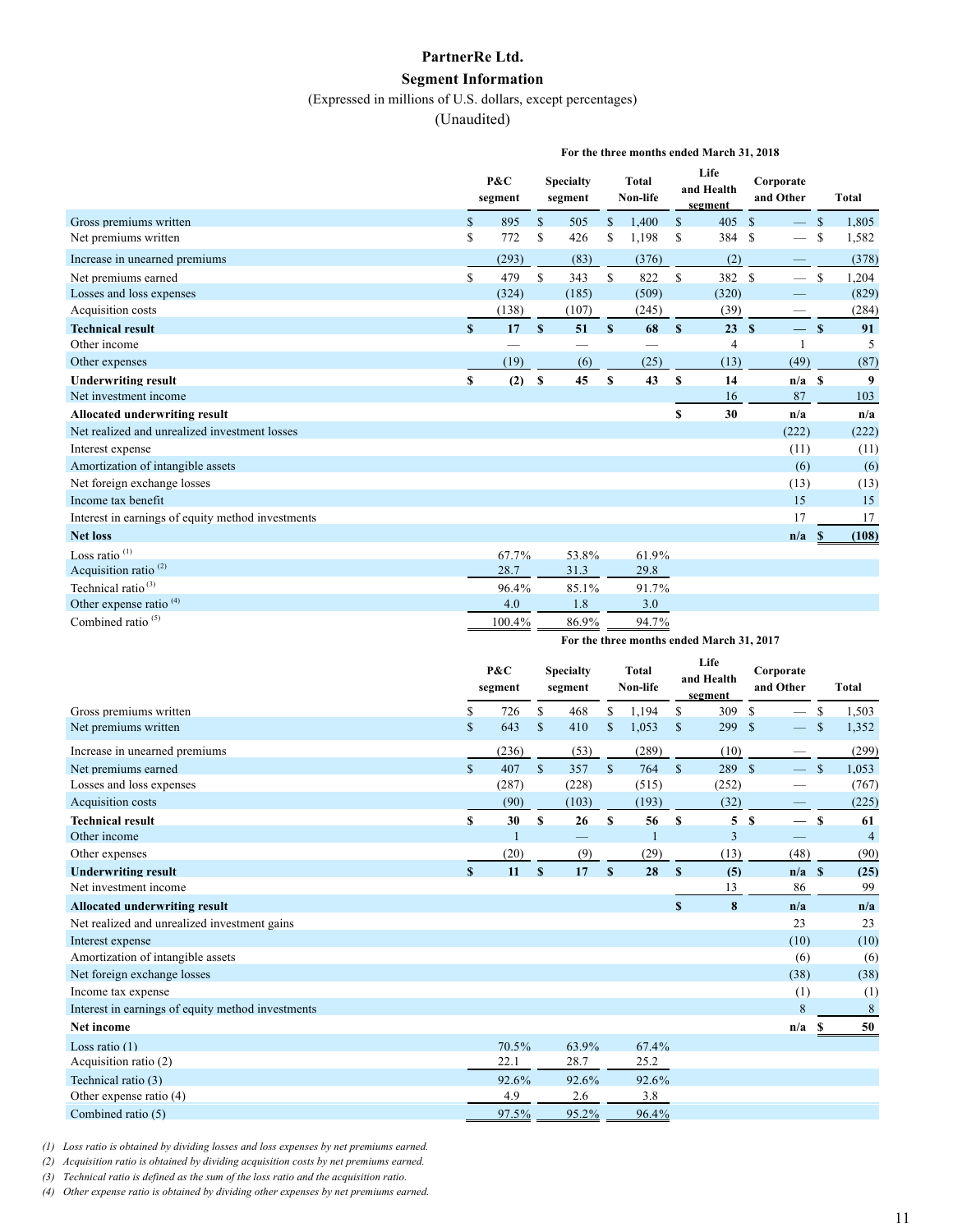*(5) Combined ratio is defined as the sum of the technical ratio and the other expense ratio.*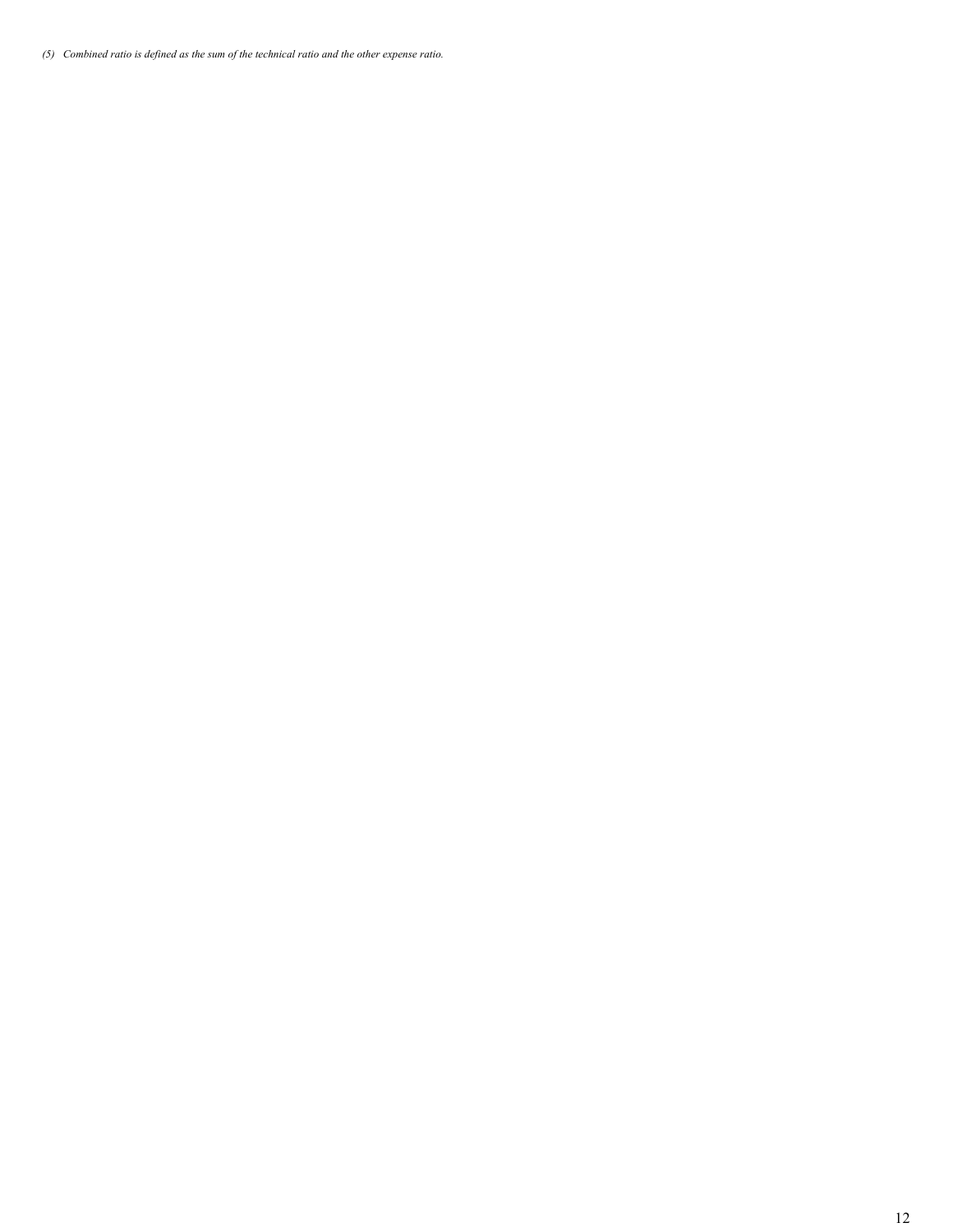# **PartnerRe Ltd.**

### **Investment Portfolio**

(Expressed in millions of U.S. dollars, except percentages)

|                                                                                     |              | March 31, 2018 |                | December 31, 2017 |                |
|-------------------------------------------------------------------------------------|--------------|----------------|----------------|-------------------|----------------|
| <b>Investments:</b>                                                                 |              |                |                |                   |                |
| <b>Fixed maturities</b>                                                             |              |                |                |                   |                |
| U.S. government                                                                     | \$           | 2,046          | $14\%$ \$      | 2,184             | 15%            |
| U.S. government sponsored enterprises                                               |              | 33             |                | 22                |                |
| U.S. states, territories and municipalities                                         |              | 661            | $\overline{4}$ | 690               | 5              |
| Non-U.S. sovereign government, supranational and government related                 |              | 1,811          | 12             | 1,751             | 12             |
| Corporate bonds                                                                     |              | 5,994          | 40             | 6,129             | 41             |
| Mortgage/asset-backed securities                                                    |              | 2,038          | 14             | 1,879             | 13             |
| Total fixed maturities                                                              |              | 12,583         | 84             | 12,655            | 86             |
| Short-term investments                                                              |              | 40             |                | $\overline{4}$    |                |
| Equities                                                                            |              | 691            | 5              | 639               | $\overline{4}$ |
| Investments in real estate $(1)$                                                    |              | 83             | $\mathbf{1}$   | 83                | $\mathbf{1}$   |
| Other invested assets                                                               |              | 1,492          | 10             | 1,385             | 9              |
| <b>Total investments</b>                                                            |              | 14,889         | $100\%$ \$     | 14,766            | 100%           |
| Cash and cash equivalents                                                           |              | 1,655          |                | 1,772             |                |
| Total investments and cash and cash equivalents                                     |              | 16,544         |                | 16,538            |                |
| <b>Maturity distribution:</b>                                                       |              |                |                |                   |                |
| One year or less                                                                    | $\mathbb{S}$ | 323            | $3\%$ \$       | 280               | $2\%$          |
| More than one year through five years                                               |              | 4,569          | 36             | 4,259             | 34             |
| More than five years through ten years                                              |              | 4,174          | 33             | 4,126             | 32             |
| More than ten years                                                                 |              | 1,519          | 12             | 2,115             | 17             |
| Subtotal                                                                            |              | 10,585         | 84             | 10,780            | 85             |
| Mortgage/asset-backed securities                                                    |              | 2,038          | 16             | 1,879             | 15             |
| Total fixed maturities and short-term investments                                   |              | 12,623         | 100%<br>S      | 12,659            | 100%           |
| Credit quality by market value (Total fixed maturities and short-term investments): |              |                |                |                   |                |
| AAA                                                                                 | $\mathbb{S}$ | 1,163          | $9\%$ \$       | 902               | $7\%$          |
| AA                                                                                  |              | 5,430          | 43             | 5,530             | 44             |
| A                                                                                   |              | 2,524          | 20             | 2,603             | 21             |
| <b>BBB</b>                                                                          |              | 3,175          | 25             | 3,310             | 26             |
| Below Investment Grade/Unrated                                                      |              | 331            | $\mathfrak{Z}$ | 314               | $\overline{2}$ |
|                                                                                     |              | 12,623         | $100\%$ \$     | 12,659            | 100%           |
| Expected average duration <sup>(2)</sup>                                            |              |                | 4.8 Yrs        |                   | 4.7 Yrs        |
| Average yield to maturity at market $^{(2)}$                                        |              |                | $3.2\%$        |                   | 2.8%           |
| Average credit quality                                                              |              |                | A              |                   | A              |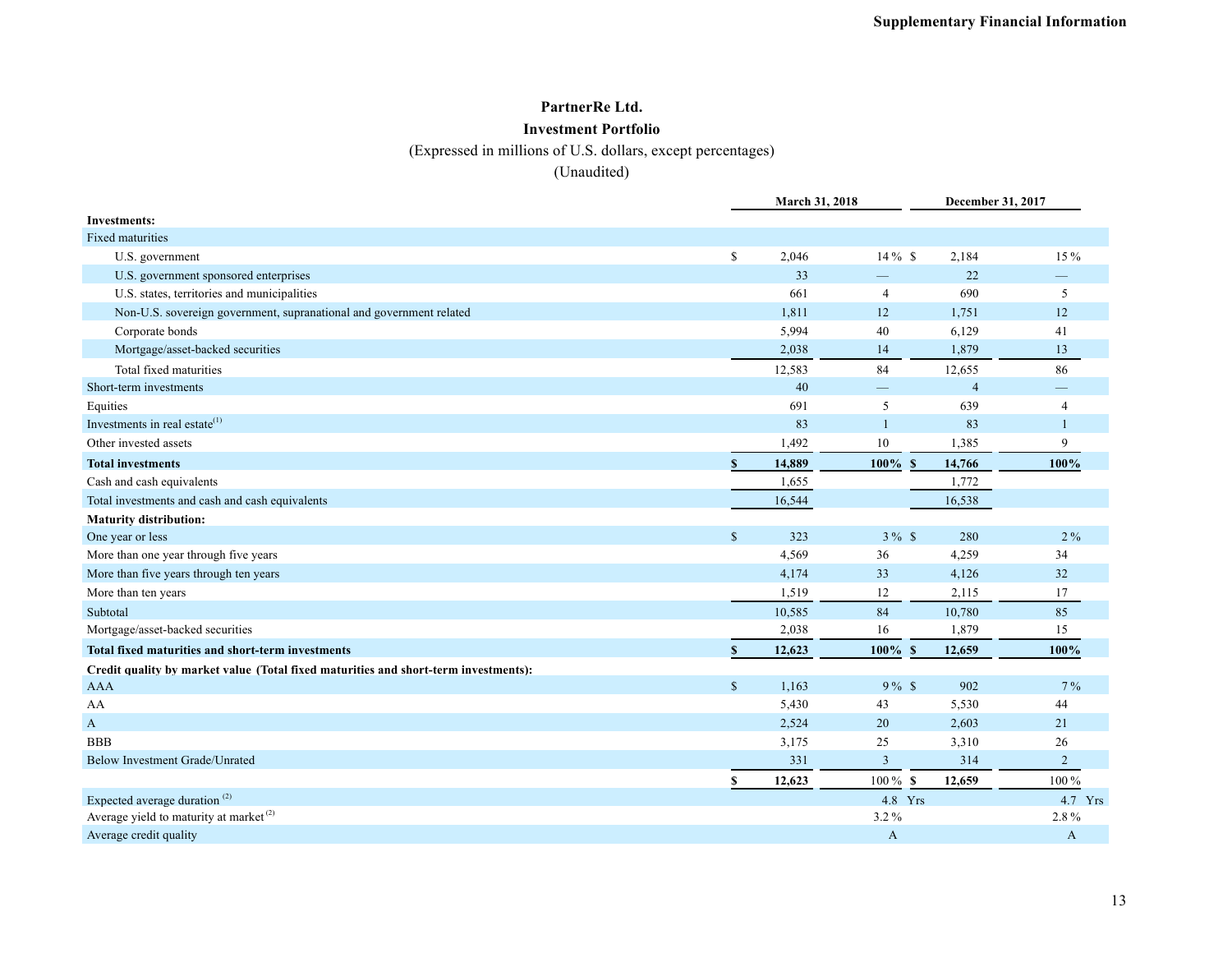*(1) Includes investments in real estate acquired during the fourth quarter of 2017 purchased from an equity method investee*

*(2) Includes funds holding fixed income securities that are classified with equities on the Consolidated Balance Sheets and futures used for the purpose of hedging duration*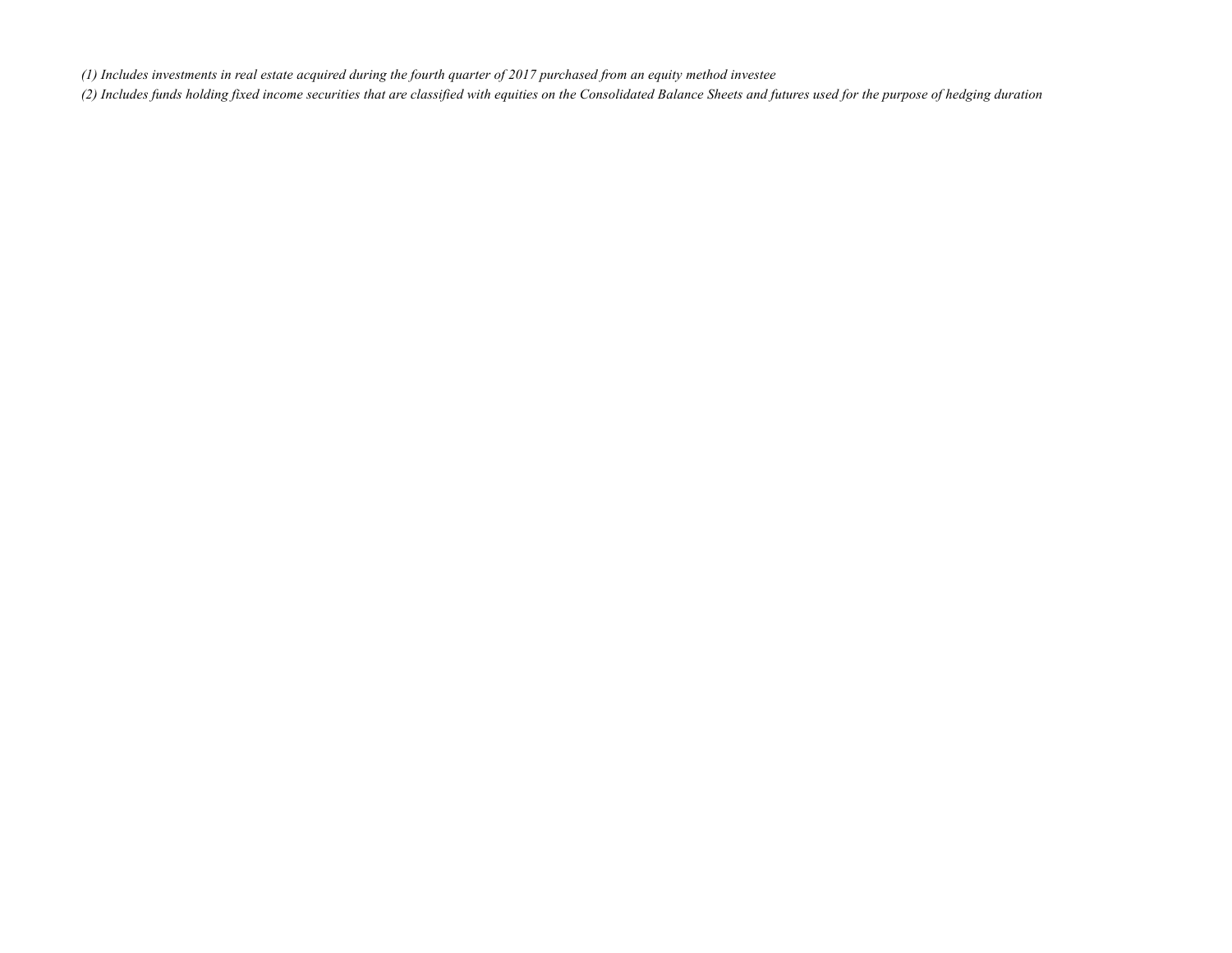#### **PartnerRe Ltd. Distribution of Corporate Bonds**

(Expressed in thousands of U.S. dollars, except percentages)

(Unaudited)

#### **March 31, 2018**

| <b>Distribution by sector - Corporate bonds</b><br>$\mathcal{S}$<br>1,314,082<br>7.9%<br>$1.3\%$<br>Consumer noncyclical<br>21.9%<br>922,745<br>15.4<br>5.6<br>0.7<br>Finance<br>647,656<br>Industrials<br>10.8<br>3.9<br>0.3<br>573,574<br>9.6<br>0.5<br>3.5<br>Energy<br>463,379<br>2.8<br>0.3<br>Consumer cyclical<br>7.7<br>Communications<br>398,497<br>6.7<br>2.4<br>0.7<br>551,638<br>9.2<br>3.3<br>0.7<br>Insurance<br><b>Utilities</b><br>283,383<br>4.7<br>1.7<br>0.1<br>289,261<br>1.8<br>0.4<br>4.8<br>Real estate investment trusts<br>232,056<br>3.9<br>1.4<br>0.5<br>Technology<br><b>Basic materials</b><br>1.3<br>0.3<br>220,406<br>3.7<br>17,463<br>0.3<br>0.1<br>Catastrophe bonds<br>$\overline{\phantom{0}}$<br>0.4<br>0.1<br>0.1<br>Longevity and mortality bonds<br>23,040<br>0.3<br>0.9<br>0.3<br>Government guaranteed corporate debt<br>56,152<br>5,993,332<br>100.0%<br>36.1%<br><b>Total Corporate bonds</b><br><b>Finance sector - Corporate bonds</b><br>\$<br>9.3%<br>3.4%<br><b>Banks</b><br>555,931<br>Investment banking and brokerage<br>239,901<br>4.0<br>1.5<br>Financial services<br>47,145<br>0.8<br>0.3<br>0.2<br>Commercial and consumer finance<br>25,514<br>0.4<br>0.9<br>0.3<br>Other<br>54,254<br>15.4%<br>5.7%<br>922,745<br><b>Total finance sector - Corporate bonds</b><br>\$<br>Non-Investment<br><b>AAA</b><br><b>BBB</b><br>AA<br>$\mathbf A$<br>Grade/Unrated<br>Credit quality of finance sector - Corporate bonds<br>\$<br>$\mathbb{S}$<br>8,500<br>\$<br>306,991<br>\$<br>\$<br>$\mathbb{S}$<br><b>Banks</b><br>240,440<br>$\overline{\phantom{m}}$<br>1,193<br>Investment banking and brokerage<br>51,857<br>186,851<br>$\overline{\phantom{0}}$<br>Financial services<br>19,337<br>27,808<br>Commercial and consumer finance<br>25,514<br>13,365<br>40,889<br>Other<br>$\$$<br>$\mathbf{s}$<br>455,099<br>$\mathbf{\hat{S}}$<br>1,193<br><b>Total finance sector - Corporate bonds</b><br>21,865<br>\$<br>444,588<br>$-$ %<br>48.2%<br>$0.1\%$<br>% of total<br>2.4%<br>49.3% |  | <b>Fair Value</b> | Percentage of<br><b>Fair Value of</b><br><b>Corporate Bonds</b> | Percentage to<br><b>Total</b><br>Investments<br>and Cash and<br>Cash | Largest single issuer<br>as a percentage of<br><b>Total Investments</b><br>and Cash and Cash<br><b>Equivalents</b> |  |              |
|-----------------------------------------------------------------------------------------------------------------------------------------------------------------------------------------------------------------------------------------------------------------------------------------------------------------------------------------------------------------------------------------------------------------------------------------------------------------------------------------------------------------------------------------------------------------------------------------------------------------------------------------------------------------------------------------------------------------------------------------------------------------------------------------------------------------------------------------------------------------------------------------------------------------------------------------------------------------------------------------------------------------------------------------------------------------------------------------------------------------------------------------------------------------------------------------------------------------------------------------------------------------------------------------------------------------------------------------------------------------------------------------------------------------------------------------------------------------------------------------------------------------------------------------------------------------------------------------------------------------------------------------------------------------------------------------------------------------------------------------------------------------------------------------------------------------------------------------------------------------------------------------------------------------------------------------------------------------------------------------------------------------------------------------|--|-------------------|-----------------------------------------------------------------|----------------------------------------------------------------------|--------------------------------------------------------------------------------------------------------------------|--|--------------|
|                                                                                                                                                                                                                                                                                                                                                                                                                                                                                                                                                                                                                                                                                                                                                                                                                                                                                                                                                                                                                                                                                                                                                                                                                                                                                                                                                                                                                                                                                                                                                                                                                                                                                                                                                                                                                                                                                                                                                                                                                                         |  |                   |                                                                 |                                                                      |                                                                                                                    |  |              |
|                                                                                                                                                                                                                                                                                                                                                                                                                                                                                                                                                                                                                                                                                                                                                                                                                                                                                                                                                                                                                                                                                                                                                                                                                                                                                                                                                                                                                                                                                                                                                                                                                                                                                                                                                                                                                                                                                                                                                                                                                                         |  |                   |                                                                 |                                                                      |                                                                                                                    |  |              |
|                                                                                                                                                                                                                                                                                                                                                                                                                                                                                                                                                                                                                                                                                                                                                                                                                                                                                                                                                                                                                                                                                                                                                                                                                                                                                                                                                                                                                                                                                                                                                                                                                                                                                                                                                                                                                                                                                                                                                                                                                                         |  |                   |                                                                 |                                                                      |                                                                                                                    |  |              |
|                                                                                                                                                                                                                                                                                                                                                                                                                                                                                                                                                                                                                                                                                                                                                                                                                                                                                                                                                                                                                                                                                                                                                                                                                                                                                                                                                                                                                                                                                                                                                                                                                                                                                                                                                                                                                                                                                                                                                                                                                                         |  |                   |                                                                 |                                                                      |                                                                                                                    |  |              |
|                                                                                                                                                                                                                                                                                                                                                                                                                                                                                                                                                                                                                                                                                                                                                                                                                                                                                                                                                                                                                                                                                                                                                                                                                                                                                                                                                                                                                                                                                                                                                                                                                                                                                                                                                                                                                                                                                                                                                                                                                                         |  |                   |                                                                 |                                                                      |                                                                                                                    |  |              |
|                                                                                                                                                                                                                                                                                                                                                                                                                                                                                                                                                                                                                                                                                                                                                                                                                                                                                                                                                                                                                                                                                                                                                                                                                                                                                                                                                                                                                                                                                                                                                                                                                                                                                                                                                                                                                                                                                                                                                                                                                                         |  |                   |                                                                 |                                                                      |                                                                                                                    |  |              |
|                                                                                                                                                                                                                                                                                                                                                                                                                                                                                                                                                                                                                                                                                                                                                                                                                                                                                                                                                                                                                                                                                                                                                                                                                                                                                                                                                                                                                                                                                                                                                                                                                                                                                                                                                                                                                                                                                                                                                                                                                                         |  |                   |                                                                 |                                                                      |                                                                                                                    |  |              |
|                                                                                                                                                                                                                                                                                                                                                                                                                                                                                                                                                                                                                                                                                                                                                                                                                                                                                                                                                                                                                                                                                                                                                                                                                                                                                                                                                                                                                                                                                                                                                                                                                                                                                                                                                                                                                                                                                                                                                                                                                                         |  |                   |                                                                 |                                                                      |                                                                                                                    |  |              |
|                                                                                                                                                                                                                                                                                                                                                                                                                                                                                                                                                                                                                                                                                                                                                                                                                                                                                                                                                                                                                                                                                                                                                                                                                                                                                                                                                                                                                                                                                                                                                                                                                                                                                                                                                                                                                                                                                                                                                                                                                                         |  |                   |                                                                 |                                                                      |                                                                                                                    |  |              |
|                                                                                                                                                                                                                                                                                                                                                                                                                                                                                                                                                                                                                                                                                                                                                                                                                                                                                                                                                                                                                                                                                                                                                                                                                                                                                                                                                                                                                                                                                                                                                                                                                                                                                                                                                                                                                                                                                                                                                                                                                                         |  |                   |                                                                 |                                                                      |                                                                                                                    |  |              |
|                                                                                                                                                                                                                                                                                                                                                                                                                                                                                                                                                                                                                                                                                                                                                                                                                                                                                                                                                                                                                                                                                                                                                                                                                                                                                                                                                                                                                                                                                                                                                                                                                                                                                                                                                                                                                                                                                                                                                                                                                                         |  |                   |                                                                 |                                                                      |                                                                                                                    |  |              |
|                                                                                                                                                                                                                                                                                                                                                                                                                                                                                                                                                                                                                                                                                                                                                                                                                                                                                                                                                                                                                                                                                                                                                                                                                                                                                                                                                                                                                                                                                                                                                                                                                                                                                                                                                                                                                                                                                                                                                                                                                                         |  |                   |                                                                 |                                                                      |                                                                                                                    |  |              |
|                                                                                                                                                                                                                                                                                                                                                                                                                                                                                                                                                                                                                                                                                                                                                                                                                                                                                                                                                                                                                                                                                                                                                                                                                                                                                                                                                                                                                                                                                                                                                                                                                                                                                                                                                                                                                                                                                                                                                                                                                                         |  |                   |                                                                 |                                                                      |                                                                                                                    |  |              |
|                                                                                                                                                                                                                                                                                                                                                                                                                                                                                                                                                                                                                                                                                                                                                                                                                                                                                                                                                                                                                                                                                                                                                                                                                                                                                                                                                                                                                                                                                                                                                                                                                                                                                                                                                                                                                                                                                                                                                                                                                                         |  |                   |                                                                 |                                                                      |                                                                                                                    |  |              |
|                                                                                                                                                                                                                                                                                                                                                                                                                                                                                                                                                                                                                                                                                                                                                                                                                                                                                                                                                                                                                                                                                                                                                                                                                                                                                                                                                                                                                                                                                                                                                                                                                                                                                                                                                                                                                                                                                                                                                                                                                                         |  |                   |                                                                 |                                                                      |                                                                                                                    |  |              |
|                                                                                                                                                                                                                                                                                                                                                                                                                                                                                                                                                                                                                                                                                                                                                                                                                                                                                                                                                                                                                                                                                                                                                                                                                                                                                                                                                                                                                                                                                                                                                                                                                                                                                                                                                                                                                                                                                                                                                                                                                                         |  |                   |                                                                 |                                                                      |                                                                                                                    |  |              |
|                                                                                                                                                                                                                                                                                                                                                                                                                                                                                                                                                                                                                                                                                                                                                                                                                                                                                                                                                                                                                                                                                                                                                                                                                                                                                                                                                                                                                                                                                                                                                                                                                                                                                                                                                                                                                                                                                                                                                                                                                                         |  |                   |                                                                 |                                                                      |                                                                                                                    |  |              |
|                                                                                                                                                                                                                                                                                                                                                                                                                                                                                                                                                                                                                                                                                                                                                                                                                                                                                                                                                                                                                                                                                                                                                                                                                                                                                                                                                                                                                                                                                                                                                                                                                                                                                                                                                                                                                                                                                                                                                                                                                                         |  |                   |                                                                 |                                                                      |                                                                                                                    |  |              |
|                                                                                                                                                                                                                                                                                                                                                                                                                                                                                                                                                                                                                                                                                                                                                                                                                                                                                                                                                                                                                                                                                                                                                                                                                                                                                                                                                                                                                                                                                                                                                                                                                                                                                                                                                                                                                                                                                                                                                                                                                                         |  |                   |                                                                 |                                                                      |                                                                                                                    |  |              |
|                                                                                                                                                                                                                                                                                                                                                                                                                                                                                                                                                                                                                                                                                                                                                                                                                                                                                                                                                                                                                                                                                                                                                                                                                                                                                                                                                                                                                                                                                                                                                                                                                                                                                                                                                                                                                                                                                                                                                                                                                                         |  |                   |                                                                 |                                                                      |                                                                                                                    |  |              |
|                                                                                                                                                                                                                                                                                                                                                                                                                                                                                                                                                                                                                                                                                                                                                                                                                                                                                                                                                                                                                                                                                                                                                                                                                                                                                                                                                                                                                                                                                                                                                                                                                                                                                                                                                                                                                                                                                                                                                                                                                                         |  |                   |                                                                 |                                                                      |                                                                                                                    |  |              |
|                                                                                                                                                                                                                                                                                                                                                                                                                                                                                                                                                                                                                                                                                                                                                                                                                                                                                                                                                                                                                                                                                                                                                                                                                                                                                                                                                                                                                                                                                                                                                                                                                                                                                                                                                                                                                                                                                                                                                                                                                                         |  |                   |                                                                 |                                                                      |                                                                                                                    |  |              |
|                                                                                                                                                                                                                                                                                                                                                                                                                                                                                                                                                                                                                                                                                                                                                                                                                                                                                                                                                                                                                                                                                                                                                                                                                                                                                                                                                                                                                                                                                                                                                                                                                                                                                                                                                                                                                                                                                                                                                                                                                                         |  |                   |                                                                 |                                                                      |                                                                                                                    |  |              |
|                                                                                                                                                                                                                                                                                                                                                                                                                                                                                                                                                                                                                                                                                                                                                                                                                                                                                                                                                                                                                                                                                                                                                                                                                                                                                                                                                                                                                                                                                                                                                                                                                                                                                                                                                                                                                                                                                                                                                                                                                                         |  |                   |                                                                 |                                                                      |                                                                                                                    |  | <b>Total</b> |
|                                                                                                                                                                                                                                                                                                                                                                                                                                                                                                                                                                                                                                                                                                                                                                                                                                                                                                                                                                                                                                                                                                                                                                                                                                                                                                                                                                                                                                                                                                                                                                                                                                                                                                                                                                                                                                                                                                                                                                                                                                         |  |                   |                                                                 |                                                                      |                                                                                                                    |  |              |
|                                                                                                                                                                                                                                                                                                                                                                                                                                                                                                                                                                                                                                                                                                                                                                                                                                                                                                                                                                                                                                                                                                                                                                                                                                                                                                                                                                                                                                                                                                                                                                                                                                                                                                                                                                                                                                                                                                                                                                                                                                         |  |                   |                                                                 |                                                                      |                                                                                                                    |  | 555,931      |
|                                                                                                                                                                                                                                                                                                                                                                                                                                                                                                                                                                                                                                                                                                                                                                                                                                                                                                                                                                                                                                                                                                                                                                                                                                                                                                                                                                                                                                                                                                                                                                                                                                                                                                                                                                                                                                                                                                                                                                                                                                         |  |                   |                                                                 |                                                                      |                                                                                                                    |  | 239,901      |
|                                                                                                                                                                                                                                                                                                                                                                                                                                                                                                                                                                                                                                                                                                                                                                                                                                                                                                                                                                                                                                                                                                                                                                                                                                                                                                                                                                                                                                                                                                                                                                                                                                                                                                                                                                                                                                                                                                                                                                                                                                         |  |                   |                                                                 |                                                                      |                                                                                                                    |  | 47,145       |
|                                                                                                                                                                                                                                                                                                                                                                                                                                                                                                                                                                                                                                                                                                                                                                                                                                                                                                                                                                                                                                                                                                                                                                                                                                                                                                                                                                                                                                                                                                                                                                                                                                                                                                                                                                                                                                                                                                                                                                                                                                         |  |                   |                                                                 |                                                                      |                                                                                                                    |  | 25,514       |
|                                                                                                                                                                                                                                                                                                                                                                                                                                                                                                                                                                                                                                                                                                                                                                                                                                                                                                                                                                                                                                                                                                                                                                                                                                                                                                                                                                                                                                                                                                                                                                                                                                                                                                                                                                                                                                                                                                                                                                                                                                         |  |                   |                                                                 |                                                                      |                                                                                                                    |  | 54,254       |
|                                                                                                                                                                                                                                                                                                                                                                                                                                                                                                                                                                                                                                                                                                                                                                                                                                                                                                                                                                                                                                                                                                                                                                                                                                                                                                                                                                                                                                                                                                                                                                                                                                                                                                                                                                                                                                                                                                                                                                                                                                         |  |                   |                                                                 |                                                                      |                                                                                                                    |  | 922,745      |
|                                                                                                                                                                                                                                                                                                                                                                                                                                                                                                                                                                                                                                                                                                                                                                                                                                                                                                                                                                                                                                                                                                                                                                                                                                                                                                                                                                                                                                                                                                                                                                                                                                                                                                                                                                                                                                                                                                                                                                                                                                         |  |                   |                                                                 |                                                                      |                                                                                                                    |  | 100.0%       |

**Concentration of investment risk**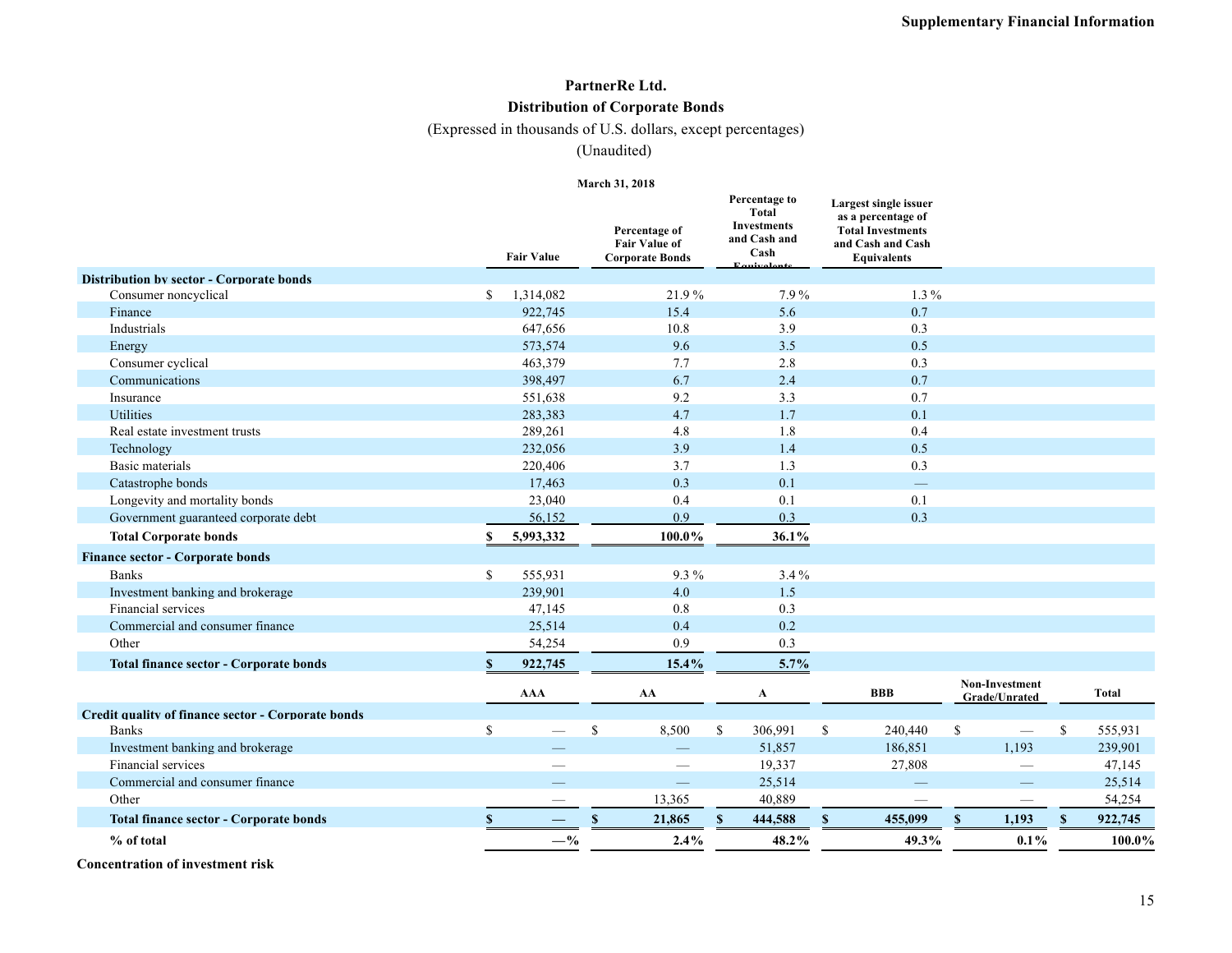*The top 10 Corporate bond issuers account for 17.5% of the Company's total corporate bonds. The single largest issuer accounts for 3.5% of the Company's total Corporate bonds.*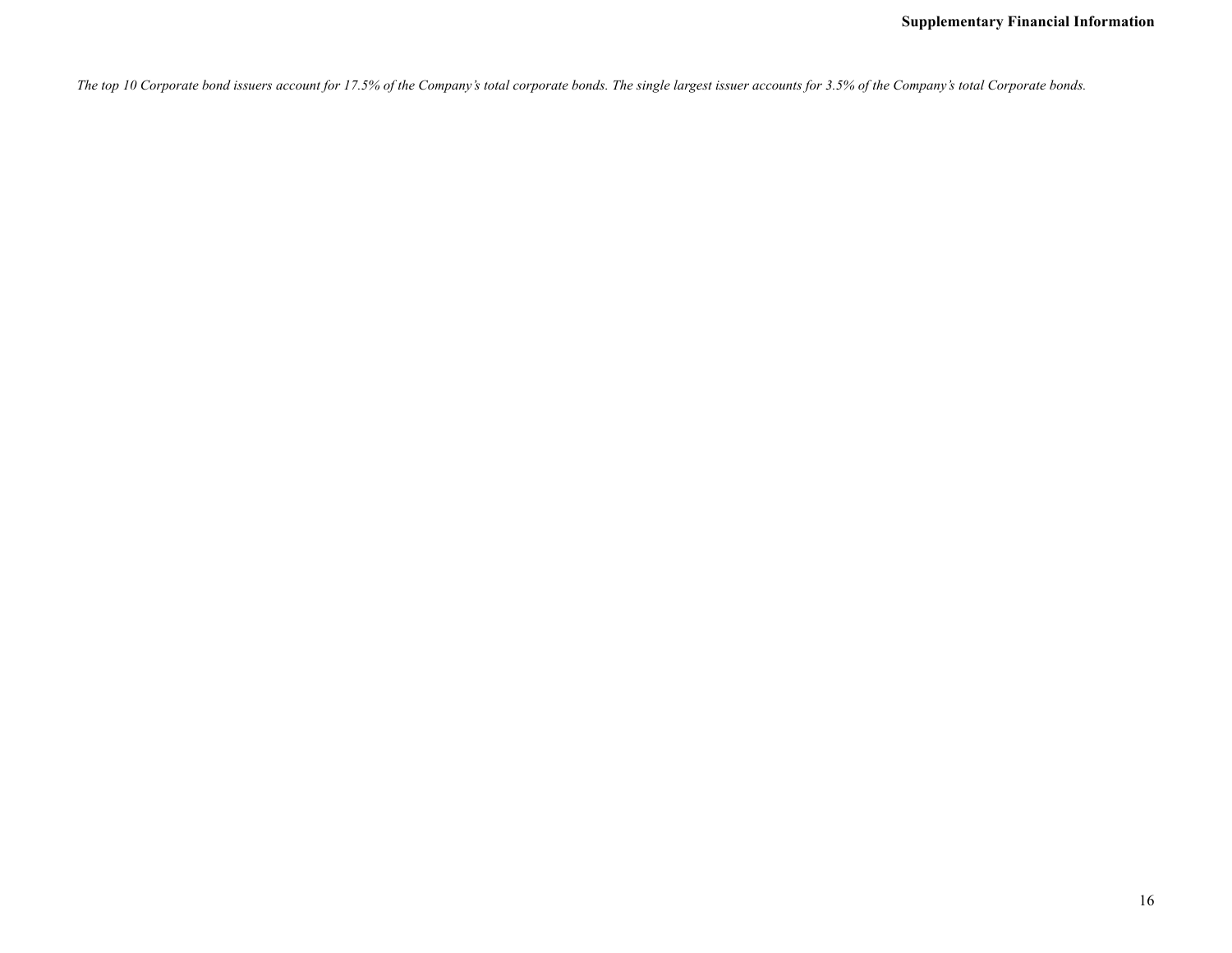### **PartnerRe Ltd. Analysis of Non-Life Reserves**

#### (Expressed in thousands of U.S. dollars)

#### (Unaudited)

|                                                             |               | As at and for the three months ended |              |                |  |  |
|-------------------------------------------------------------|---------------|--------------------------------------|--------------|----------------|--|--|
|                                                             |               | March 31, 2018                       |              | March 31, 2017 |  |  |
| Reconciliation of beginning and ending non-life reserves:   |               |                                      |              |                |  |  |
| Gross liability at beginning of period                      | <sup>\$</sup> | 9,710,457                            | \$           | 8,985,434      |  |  |
| Reinsurance recoverable at beginning of period              |               | (688, 680)                           |              | (266, 742)     |  |  |
| Net liability at beginning of period                        |               | 9,021,777                            |              | 8,718,692      |  |  |
| Net incurred losses related to:                             |               |                                      |              |                |  |  |
| Current year                                                |               | 549,885                              |              | 601,073        |  |  |
| Prior years                                                 |               | (41,062)                             |              | (86,063)       |  |  |
|                                                             |               | 508,823                              |              | 515,010        |  |  |
| Change in reserve agreement <sup>(1)</sup>                  |               | 6,572                                |              | 7,500          |  |  |
| Net losses paid                                             |               | (644, 299)                           |              | (571, 562)     |  |  |
| Effects of foreign exchange rate changes                    |               | 108,958                              |              | 101,354        |  |  |
| Net liability at end of period                              |               | 9,001,831                            |              | 8,770,994      |  |  |
| Reinsurance recoverable at end of period                    |               | 611,612                              |              | 273,860        |  |  |
| Gross liability at end of period                            |               | 9,613,443                            | S            | 9,044,854      |  |  |
| Breakdown of gross liability at end of period:              |               |                                      |              |                |  |  |
| Case reserves                                               | $\mathbb{S}$  | 4,292,201                            | $\mathbb{S}$ | 3,889,777      |  |  |
| Additional case reserves                                    |               | 171,781                              |              | 159,161        |  |  |
| Incurred but not reported reserves                          |               | 5,149,461                            |              | 4,995,916      |  |  |
| Gross liability at end of period                            | S             | 9,613,443                            | S            | 9,044,854      |  |  |
| Gross liability at end of period by Non-life segment:       |               |                                      |              |                |  |  |
| P&C                                                         |               | 6,813,538                            |              | 6,226,150      |  |  |
| Specialty                                                   |               | 2,799,905                            |              | 2,818,704      |  |  |
| Gross liability at end of period                            |               | 9,613,443                            | S            | 9,044,854      |  |  |
| Unrecognized time value of non-life reserves <sup>(2)</sup> | <sup>\$</sup> | 664,194                              | $\mathbf{s}$ | 455,323        |  |  |
| Non-life paid loss ratio data:                              |               |                                      |              |                |  |  |
| Non-life paid losses to incurred losses ratio               |               | 126.6%                               |              | 111.0%         |  |  |
| Non-life paid losses to net premiums earned ratio           |               | 78.4%                                |              | 74.8%          |  |  |

*(1) The change in the reserve agreement is due to adverse development on Paris Re's reserves which are guaranteed by Axa under the reserve agreement.*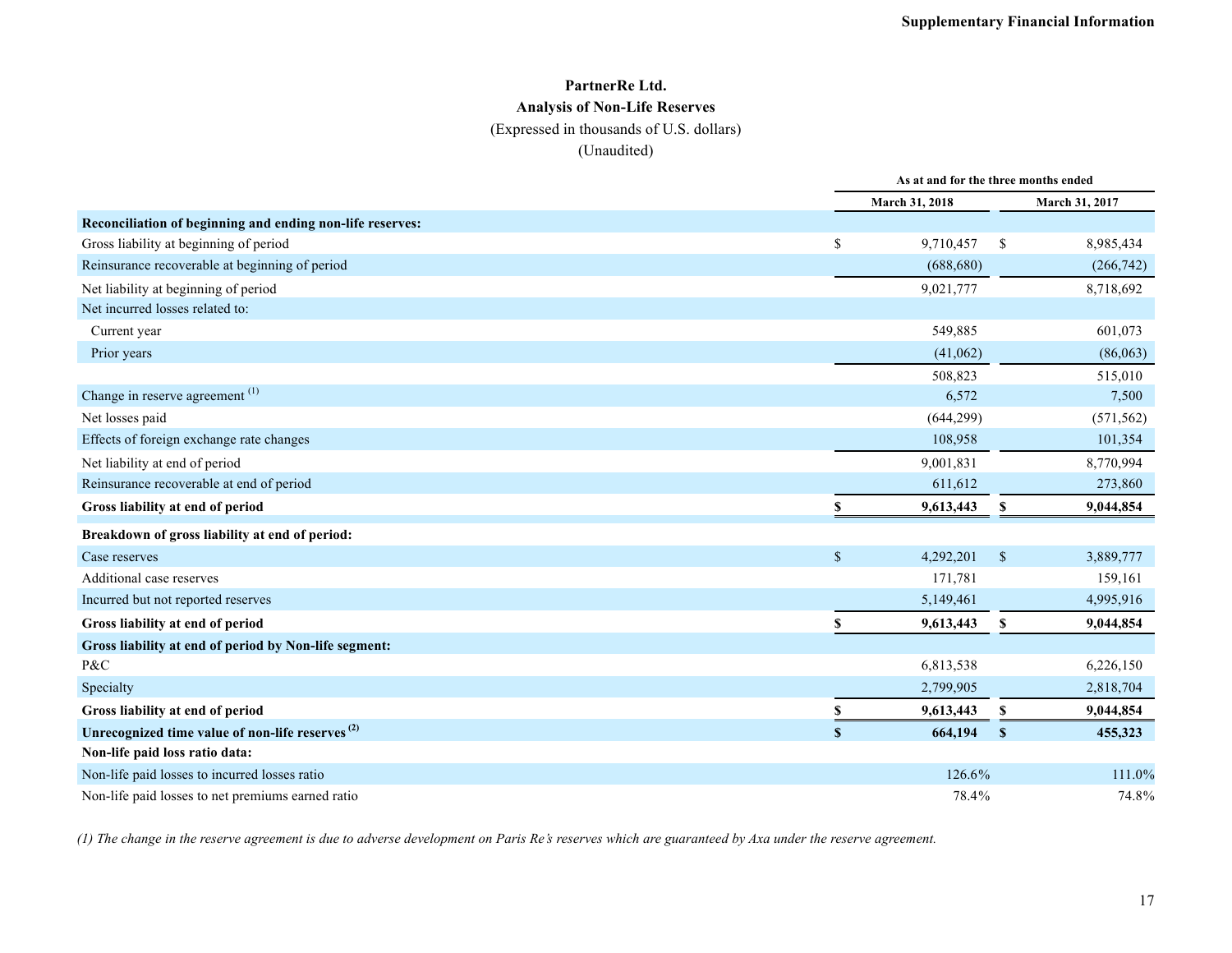*(2) The unrecognized time value, or discount, is the difference between the undiscounted liability for non-life reserves recorded and the discounted amount of these reserves. This discount is calculated by applying appropriate risk-free rates by currency and duration to the underlying non-life reserves.*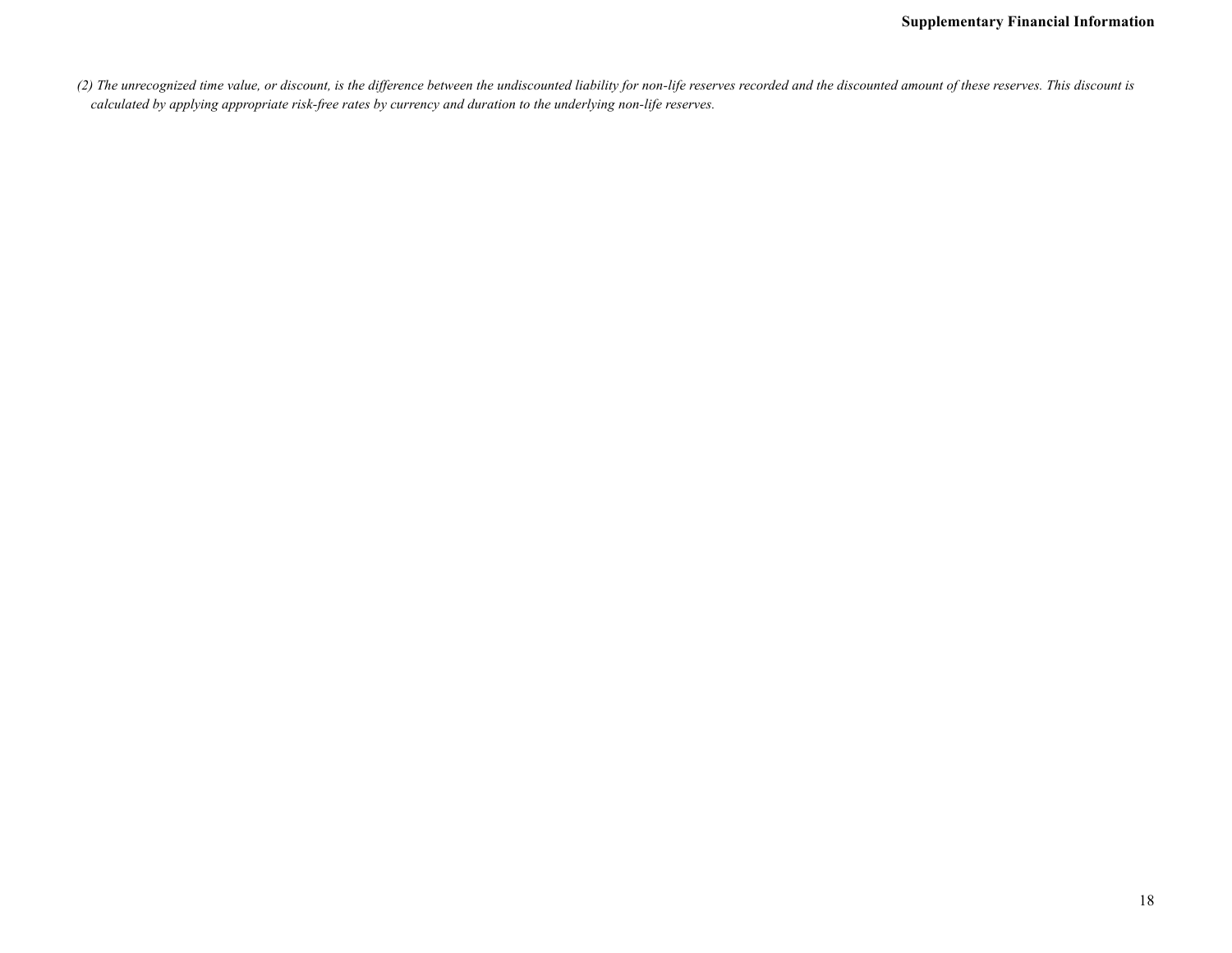#### **PartnerRe Ltd. Analysis of Life and Health Reserves** (Expressed in thousands of U.S. dollars)

(Unaudited)

|                                                                  | As at and for the three months ended |              |  |                       |  |  |
|------------------------------------------------------------------|--------------------------------------|--------------|--|-----------------------|--|--|
|                                                                  | March 31, 2018                       |              |  | <b>March 31, 2017</b> |  |  |
| Reconciliation of beginning and ending life and health reserves: |                                      |              |  |                       |  |  |
| Gross liability at beginning of period                           | \$                                   | 2,490,474 \$ |  | 1,984,096             |  |  |
| Reinsurance recoverable at beginning of period                   |                                      | (40, 605)    |  | (31, 372)             |  |  |
| Net liability at beginning of period                             |                                      | 2,449,869    |  | 1,952,724             |  |  |
| Net incurred losses                                              |                                      | 320,072      |  | 252,138               |  |  |
| Net losses paid                                                  |                                      | (286, 526)   |  | (208, 602)            |  |  |
| Effects of foreign exchange rate changes                         |                                      | 50,294       |  | 43,238                |  |  |
| Net liability at end of period                                   |                                      | 2,533,709    |  | 2,039,498             |  |  |
| Reinsurance recoverable at end of period                         |                                      | 37,969       |  | 29,585                |  |  |
| Gross liability at end of period                                 |                                      | 2,571,678    |  | 2,069,083             |  |  |
| Unrecognized life value in force $^{(1)}$                        | S                                    | 328,900      |  | 179,000               |  |  |

*(1) The life value in force (Life VIF) is the present value of the profits that will emerge from life policies over time and is comprised of the present value of future after-tax profits and the cost of*  capital. The Company's Life VIF is calculated on a going concern basis and is the sum of (i) present value of future profits on a U.S. GAAP basis which represents the net present value of *projected after-tax cash flows based on Life reserves, net of deferred acquisition costs and gross of value of business acquired; (ii) cost of non-hedgeable risks; (iii) frictional costs; (iv) time value of options and guarantees; and (v) cost of non-economic excess encumbered capital.*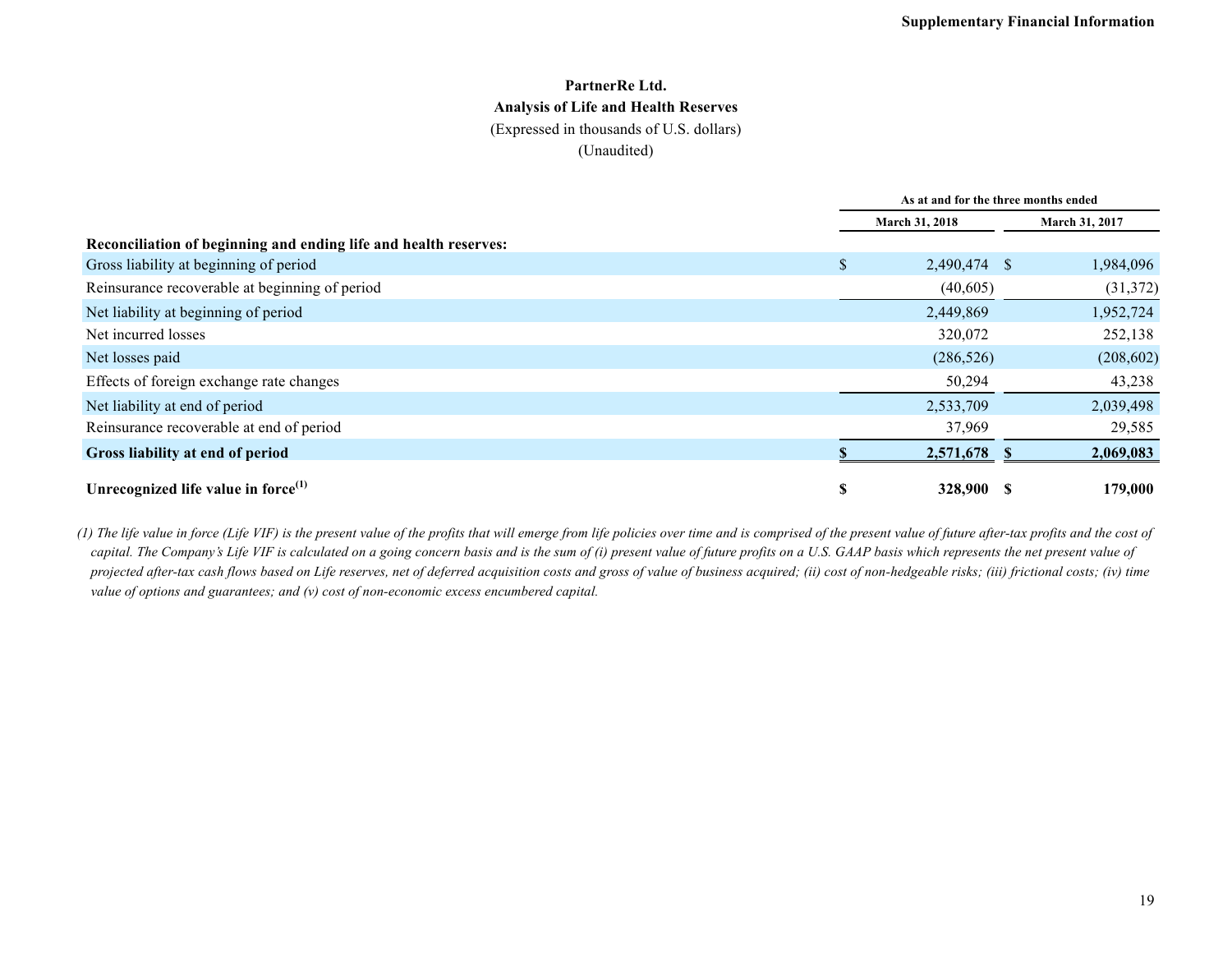#### **PartnerRe Ltd. Natural Catastrophe Probable Maximum Losses (PMLs)** (Expressed in millions of U.S. dollars) (Unaudited)

#### **Single occurrence estimated net PML exposure**

|                  |            |              | <b>March 31, 2018</b>  | December 31, 2017                                       |                         |                                                           |  |
|------------------|------------|--------------|------------------------|---------------------------------------------------------|-------------------------|-----------------------------------------------------------|--|
| Zone             | Peril      |              | $1-in-250$<br>year PML | $1$ -in-500<br>year PML<br>(Earthquake)<br>nerils only) | $1$ -in-250<br>year PML | $1$ -in- $500$<br>year PML<br>(Earthquake<br>nerils only) |  |
| U.S. Southeast   | Hurricane  | $\mathbb{S}$ | 501                    | S.                                                      | 556                     |                                                           |  |
| U.S. Northeast   | Hurricane  |              | 595                    |                                                         | 573                     |                                                           |  |
| U.S. Gulf Coast  | Hurricane  |              | 548                    |                                                         | 586                     |                                                           |  |
| Caribbean        | Hurricane  |              | 180                    |                                                         | 175                     |                                                           |  |
| Europe           | Windstorm  |              | 377                    |                                                         | 403                     |                                                           |  |
| Japan            | Typhoon    |              | 183                    |                                                         | 209                     |                                                           |  |
| California       | Earthquake |              | 495 \$                 | 722                                                     | 512 \$                  | 640                                                       |  |
| British Columbia | Earthquake |              | 154                    | 313                                                     | 143                     | 306                                                       |  |
| Japan            | Earthquake |              | 269                    | 297                                                     | 330                     | 368                                                       |  |
| Australia        | Earthquake |              | 222                    | 278                                                     | 152                     | 222                                                       |  |
| New Zealand      | Earthquake |              | 147                    | 220                                                     | 140                     | 201                                                       |  |

*The PML estimates are pre-tax and net of retrocession and reinstatement premiums. The peril zones in this disclosure are major peril zones for the industry. The Company has exposures in other peril zones that can potentially generate losses greater than the PML estimates in this disclosure.*

*For more information regarding cautionary language related to the Natural Catastrophe PML disclosure and the forward-looking statements, as well as uncertainties and limitations associated with certain assumptions and the methodology used, refer to the Company's natural catastrophe PML information and definitions in the Company's Annual Report on Form 20-F for the year ended December 31, 2017 (see Risk Management—Natural Catastrophe PML in Item 4 of the 20-F).*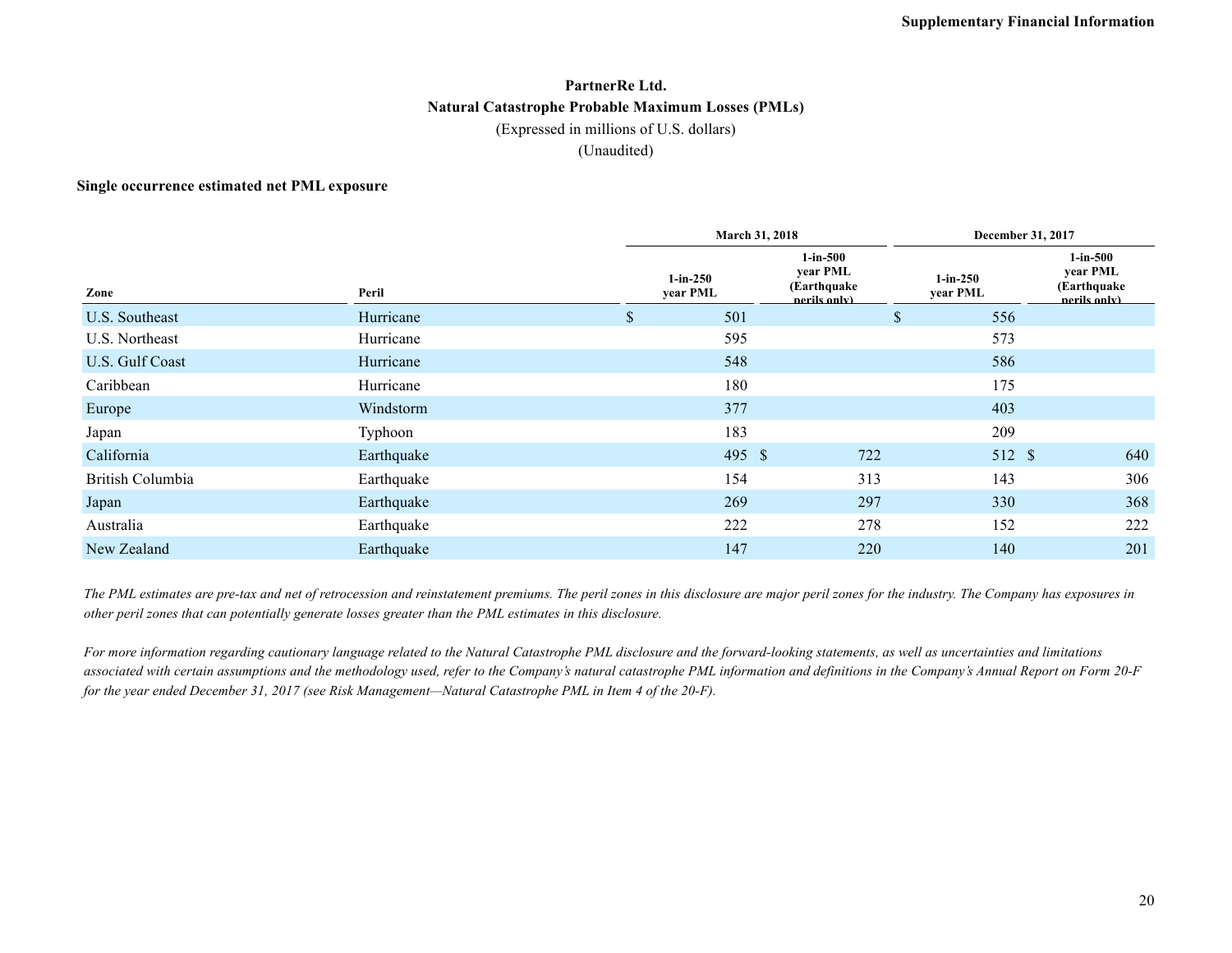# **PartnerRe Ltd. Return on Common Shareholder's Equity (ROE)**

(in thousands of U.S. dollars, except percentages)

(Unaudited)

|                                                   |           | For the three months ended |                |                    |
|---------------------------------------------------|-----------|----------------------------|----------------|--------------------|
|                                                   |           | <b>March 31, 2018</b>      | March 31, 2017 |                    |
|                                                   |           | ROE <sup>(1)</sup>         |                | ROE <sup>(1)</sup> |
| Net (loss) income available to common shareholder | (119,750) | $(8.1)\%$                  | 38,199         | 2.6%               |

*(1) ROE is calculated as net income or loss attributable to common shareholder divided by average common shareholder's equity, annualized for the quarter. Average common shareholder's equity is calculated using the sum of the beginning of period and end of period common shareholder's equity divided by two.*

|                                                    | For the three months ended |                       |  |
|----------------------------------------------------|----------------------------|-----------------------|--|
| Calculation of average common shareholder's equity | <b>March 31, 2018</b>      | <b>March 31, 2017</b> |  |
| Beginning of period common shareholder's equity    | 6,040,885                  | 5,983,685             |  |
| End of period common shareholder's equity          | 5,857,007                  | 6,007,536             |  |
| Average common shareholder's equity                | 5,948,946                  | 5,995,611             |  |